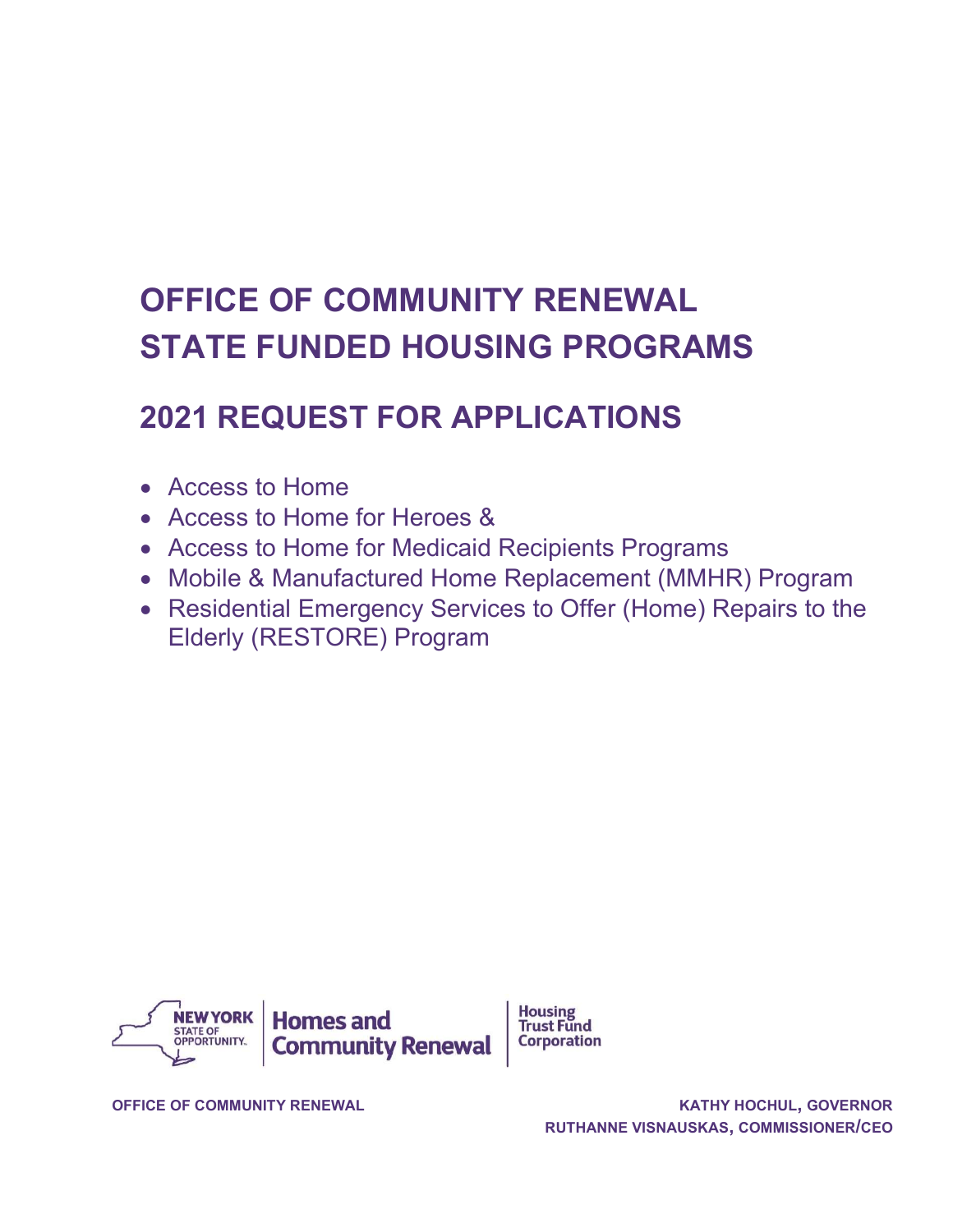# **TABLE OF CONTENTS**

| ı.  |                                                                      |  |  |  |
|-----|----------------------------------------------------------------------|--|--|--|
|     | А.<br>В.<br>C.<br>D.                                                 |  |  |  |
| II. |                                                                      |  |  |  |
| Ш.  |                                                                      |  |  |  |
|     |                                                                      |  |  |  |
|     |                                                                      |  |  |  |
|     | А.<br>В.<br>C.<br>D.<br>Е.<br>F.                                     |  |  |  |
|     | G.<br>Η.                                                             |  |  |  |
|     |                                                                      |  |  |  |
| V.  |                                                                      |  |  |  |
|     | А.                                                                   |  |  |  |
|     | В.<br>C.<br>D.<br>Е.<br>F.<br>G.<br>Н.<br>I.<br>А.<br>В.<br>C.<br>D. |  |  |  |
|     | Е.<br>F.                                                             |  |  |  |
|     | G.                                                                   |  |  |  |
|     | Η.                                                                   |  |  |  |
|     | ı.                                                                   |  |  |  |
|     |                                                                      |  |  |  |
|     | А.<br>В.<br>C.<br>D.<br>Е.<br>F.<br>G.<br>Н.<br>ı.                   |  |  |  |
|     |                                                                      |  |  |  |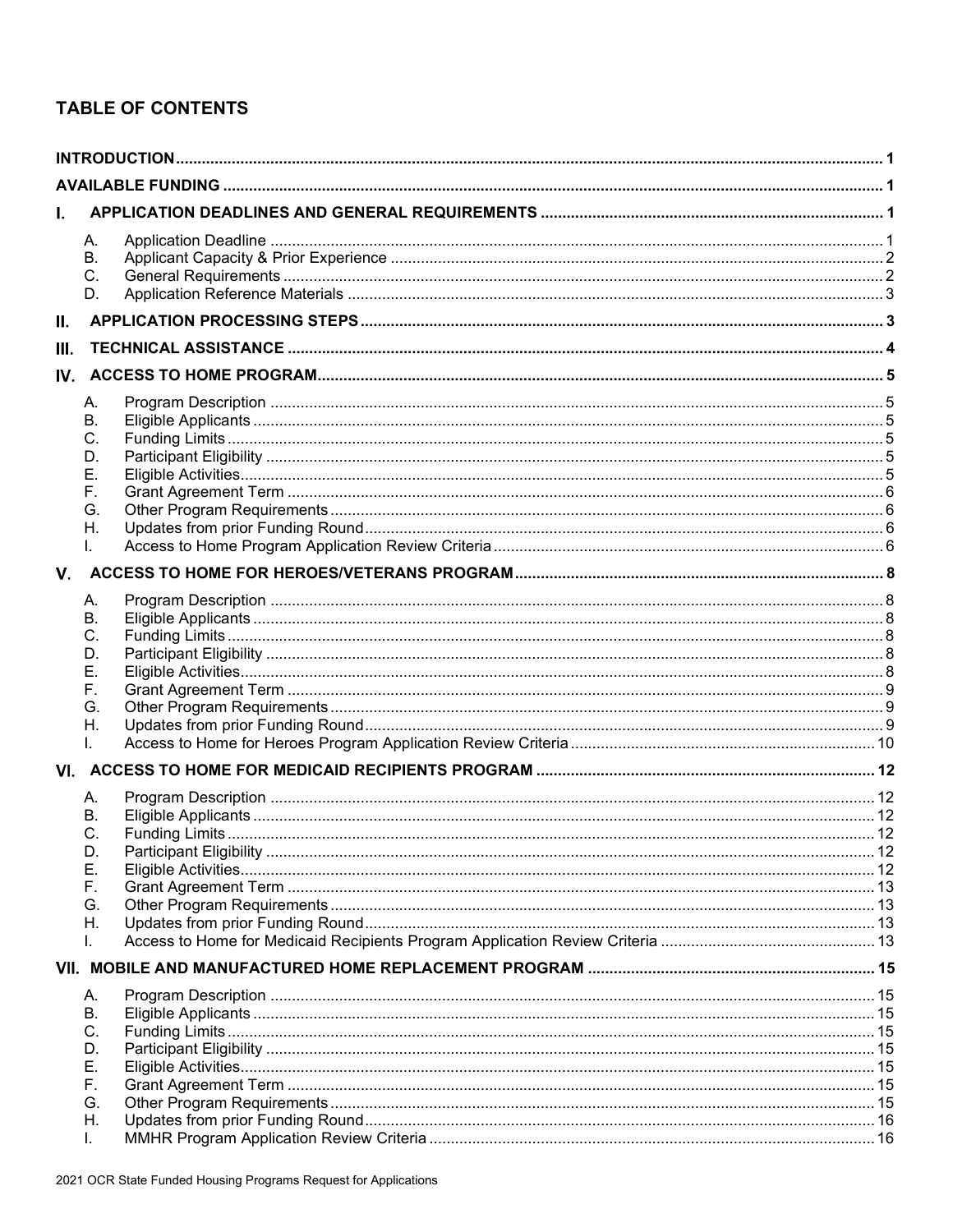| A. |  |  |  |  |
|----|--|--|--|--|
| B  |  |  |  |  |
|    |  |  |  |  |
|    |  |  |  |  |
| Е. |  |  |  |  |
| F  |  |  |  |  |
| G  |  |  |  |  |
| н  |  |  |  |  |
|    |  |  |  |  |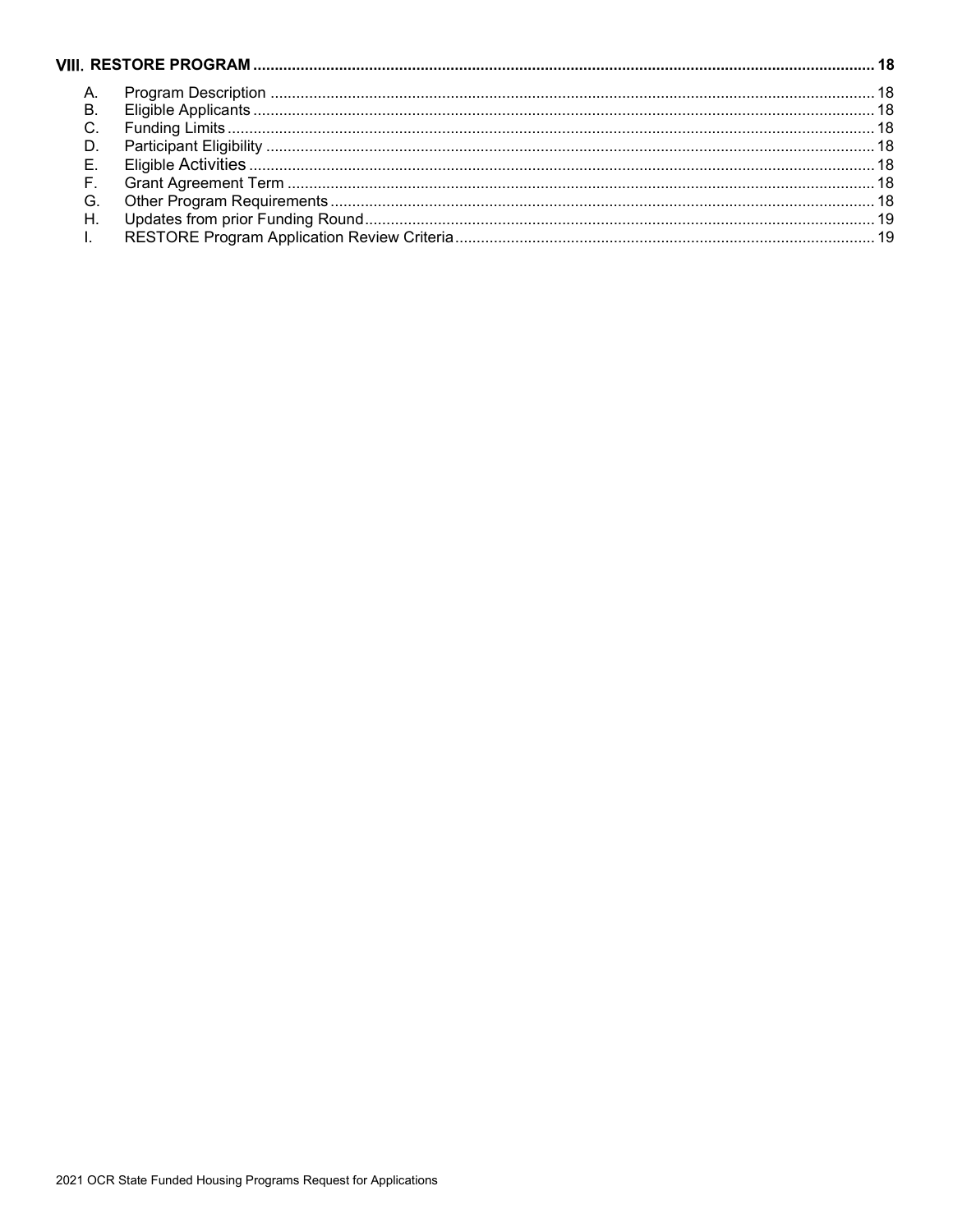### INTRODUCTION

The Housing Trust Fund Corporation (HTFC) invites eligible partners to submit applications for the Access to Home, Access to Home for Heroes and Access to Home for Medicaid Recipients Programs; Mobile and Manufactured Home Replacement (MMHR) Program; and Residential Emergency Services to Offer Repairs to the Elderly (RESTORE) Program.

These programs, funded by the State of New York, are administered by the Housing Trust Fund Corporation's (HTFC) Office of Community Renewal (OCR) and support a variety of activities across the State to ensure safe, decent, affordable and accessible housing for low and moderate-income individuals, and individuals with disabilities.

This funding round will provide grants to eligible units of local government and not-forprofit organizations, to serve as Local Program Administrators (LPAs).

This Request for Applications (RFA) describes the requirements to apply for program funds and explains the process by which HTFC and OCR will evaluate applications. Applications must be submitted using HCR's Community Development On-Line System (CDOL), which is accessible online at: https://hcr.ny.gov/community-development-online. The application includes entry of responses in CDOL exhibits and the submission of uploaded attachments per the 2021 CDOL Application Instructions for each respective program.

### AVAILABLE FUNDING

HTFC will make available for State Fiscal Year (SFY) 2021-22 funds through this RFA. This amount is a guideline for expected awards and the HTFC reserves the right to award additional funds based on resource availability.

| Program                                        | <b>Estimated</b>         |  |
|------------------------------------------------|--------------------------|--|
|                                                | <b>Funding Available</b> |  |
| Access to Home Program                         | \$1,000,000              |  |
| Access to Home for Heroes Program              | \$5,000,000              |  |
| Access to Home for Medicaid Recipients Program | \$1,500,000              |  |
| Mobile & Manufactured Home Replacement Program | \$900,000                |  |
| <b>RESTORE Program</b>                         | \$1,300,000              |  |

#### L. APPLICATION DEADLINES AND GENERAL REQUIREMENTS

# A. Application Deadline

Application Open Date: Wednesday, September 8, 2021 Application Due Date: Friday, October 22, 2021

Applications, exhibits and uploaded attachments must be submitted via the CDOL system at: https://hcr.ny.gov/community-development-online and certified by the applicant no later than 4:00 PM, EST, Friday, October 22, 2021.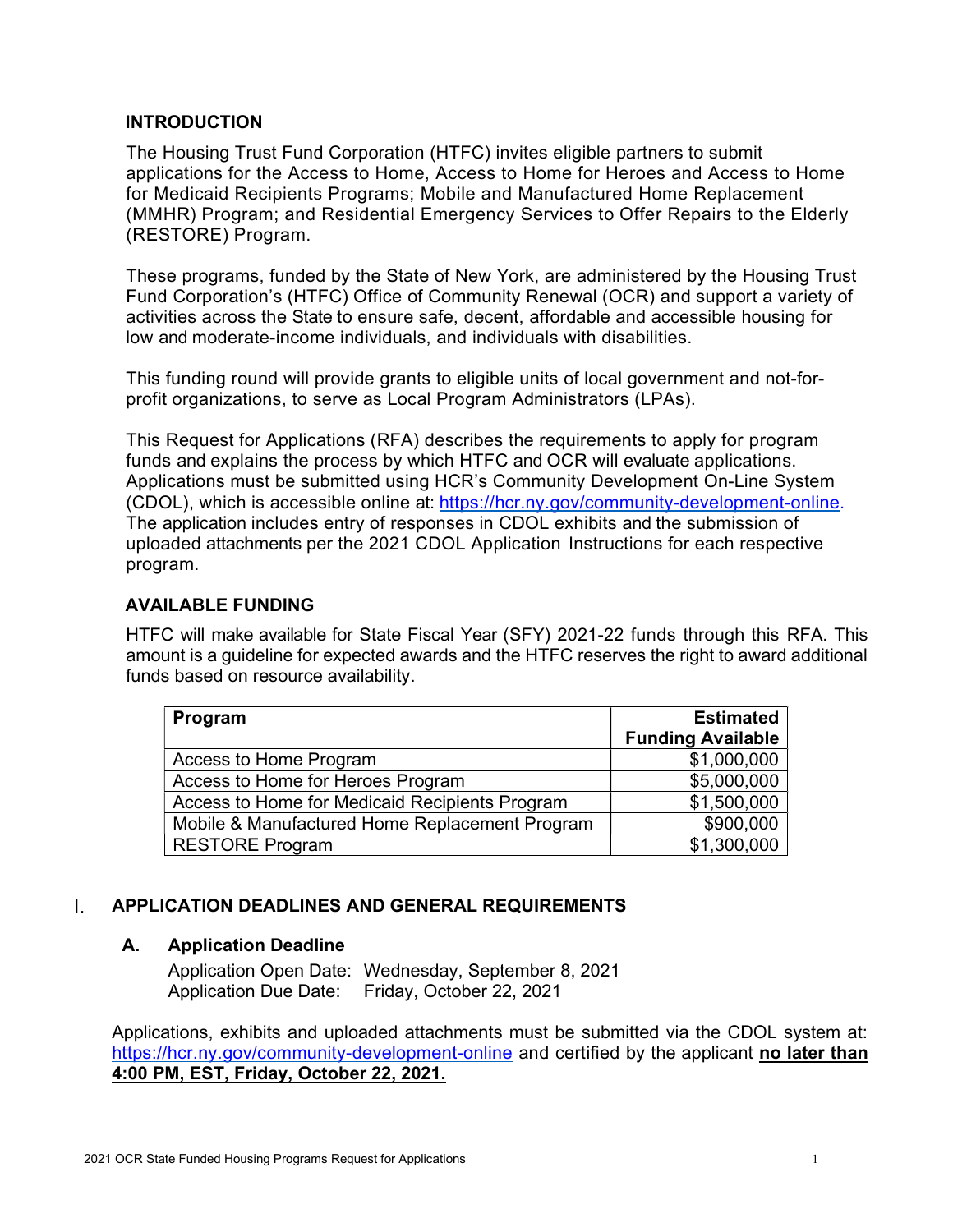Applicants may request, based on demonstrated need, to submit a paper application in lieu of using the CDOL system. Requests may be emailed to  $OCRinfo@nyshcr.org$  or mailed to NYS Homes and Community Renewal, Office of Community Renewal, Hampton Plaza, 38-40 State Street, 4th Floor South, Albany, NY 12207.

The above-stated application deadline is firm as to date and hour. In the interest of fairness to all competing applicants, applications received after the specified date and time will be deemed ineligible and will not be considered for funding. Applicants should make early submission to avoid risks of ineligibility resulting from unanticipated delays or other delivery related problems.

Once the application is submitted and certified through CDOL, an identification number (SHARS ID) is assigned, and the application is made available for review by OCR program staff.

# B. Applicant Capacity & Prior Experience

Applicants are subject to an evaluation of prior program funding history, prior program administration performance and organizational capacity.

Interested parties are discouraged from applying for program funds if:

- The program activities cannot be completed within the required grant agreement term; OR
- The amount of funding requested cannot be expended within the same term. Please note, funds that are not expended at the end of the grant agreement term are subject to de-obligation and/or recapture.

Furthermore, applicants to the OCR must resolve all outstanding monitoring and/or noncompliance issues that involve a violation of federal, State or local regulations, and/or program and OCR requirements prior to the submission of an application for funding. Applicants that do not resolve monitoring and/or non-compliance issues may be deemed ineligible, and the application will not be accepted or reviewed. HTFC and OCR reserve the right to not fund any application if it has been determined that the applicant is not in compliance with existing State contracts and has not taken satisfactory steps to remedy such non-compliance.

Applicants should evaluate the progress of open grant portfolios to determine if additional funds are warranted prior to applying for funding. For each open grant, applicants should evaluate the progress of the program(s) in terms of achieving the accomplishments set forth in the OCR-approved application and their HTFC grant agreement(s). Factors such as the rate of expenditure during the term of the HTFC grant agreement, the number of extensions requested and approved, and compliance with all HTFC grant agreement terms will be used to determine satisfactory performance in the review by the OCR of all applications.

#### C. General Requirements

#### Equal Employment Opportunity/Minority and Women Owned Business

Recipients of awards are subject to Article 15A and 17-B of the New York State Executive Law. These requirements include equal employment opportunities for minority group members and women ("EEO") and contracting opportunities for certified minority and women-owned business enterprises ("MWBEs") and Service-Disabled Veteran-Owned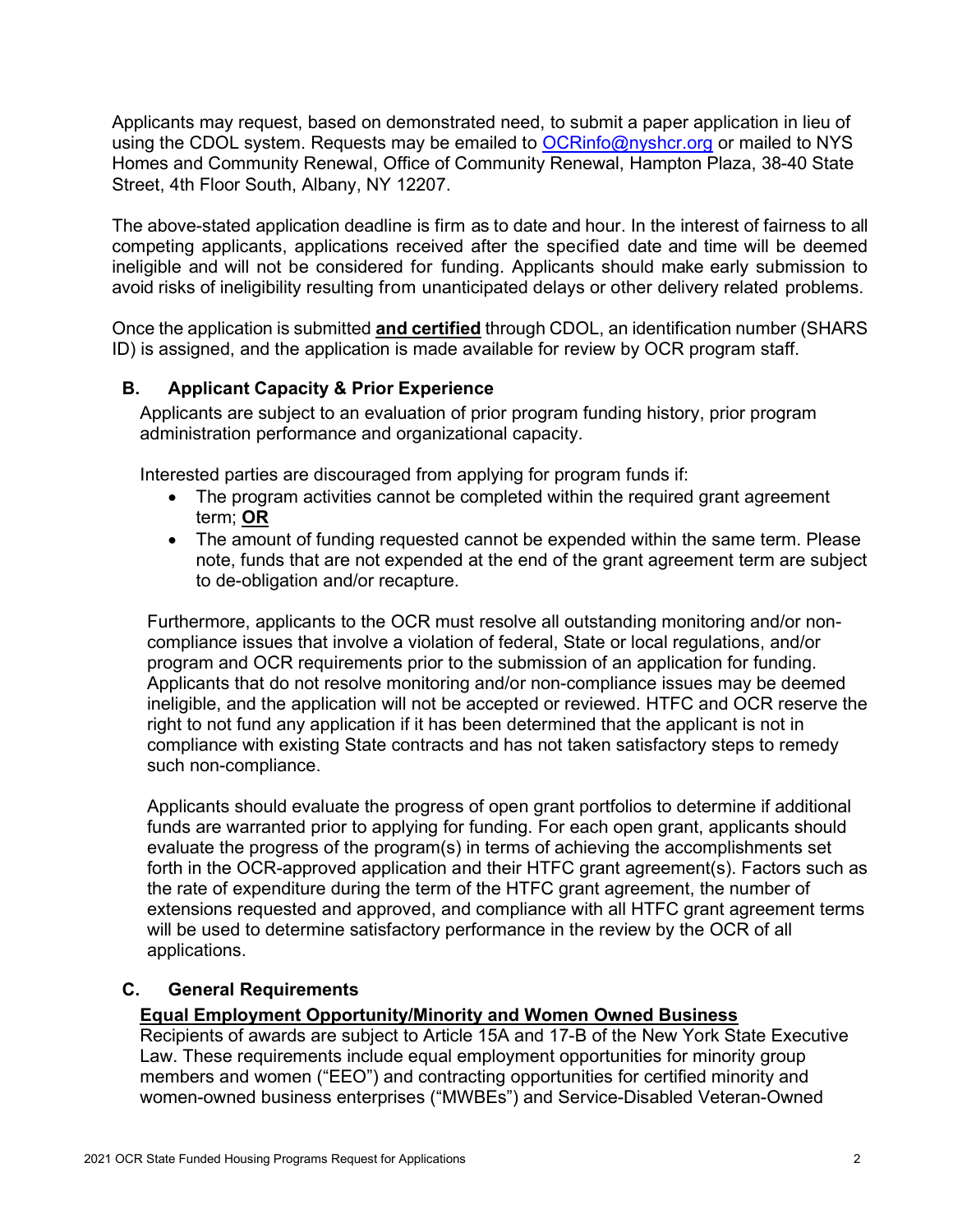Businesses ("SDVOBs"). Recipient's demonstration of "good faith efforts" pursuant to 5 NYCRR §142.8 shall be a part of these requirements.

# Environmental Review

Awards are subject to the requirements of the State Environmental Quality Review Act (SEQR) at 6 NYCRR Part 617. Applicants must obtain Environmental Clearance from the HTFC Environmental Analysis Unit prior to beginning project activities. Required procedures vary by program. Information is available by program, online:

https://hcr.ny.gov/access-home#forms---documents

https://hcr.ny.gov/restore-program#forms---documents

https://hcr.ny.gov/mobile-manufactured-home-replacement-program-mmhr#forms-- documents

### D. Application Reference Materials

This RFA provides a portion of the information and materials needed by applicants. Other materials, available from the HCR website at https://hcr.ny.gov/office-community-renewalstate-housing-resources-funding-opportunities, include the following:

- Community Development Online (CDOL) Application Instructions
- Template Administrative Plans
- Notice of Funding Availability (NOFA)

#### П. APPLICATION PROCESSING STEPS

- Application Receipt Once an application is submitted through CDOL an identification number (SHARS ID) is assigned and the application is made available for review by OCR staff.
- **Eligibility Review –** Applications are reviewed to confirm that threshold eligibility criteria are met. Applications that do not meet the criteria will not be reviewed further. The specific criteria are outlined in the program-specific sections of this document.
- Rating and Ranking Applications are reviewed and rated on criteria derived from the regulatory and policy considerations of the program. The review criteria are outlined in the program-specific sections of this document.
- HTFC Board Approval OCR presents proposed award recommendations to the HTFC Board for review and approval. HTFC Board approval provides OCR authorization to proceed with awards and enter into grant agreements with the awardees.
- Award/Non-Award Notification Applicants will receive a letter with the final status of an application as follows:
	- Award Selected for Funding, or
	- Non-Award Not Selected for Funding

HTFC reserves the right to award all, a portion of, or none of a program's funds based upon funding availability, feasibility of the applications received, the competitiveness of the applications or an applicant's ability to meet HTFC criteria for funding. The HTFC also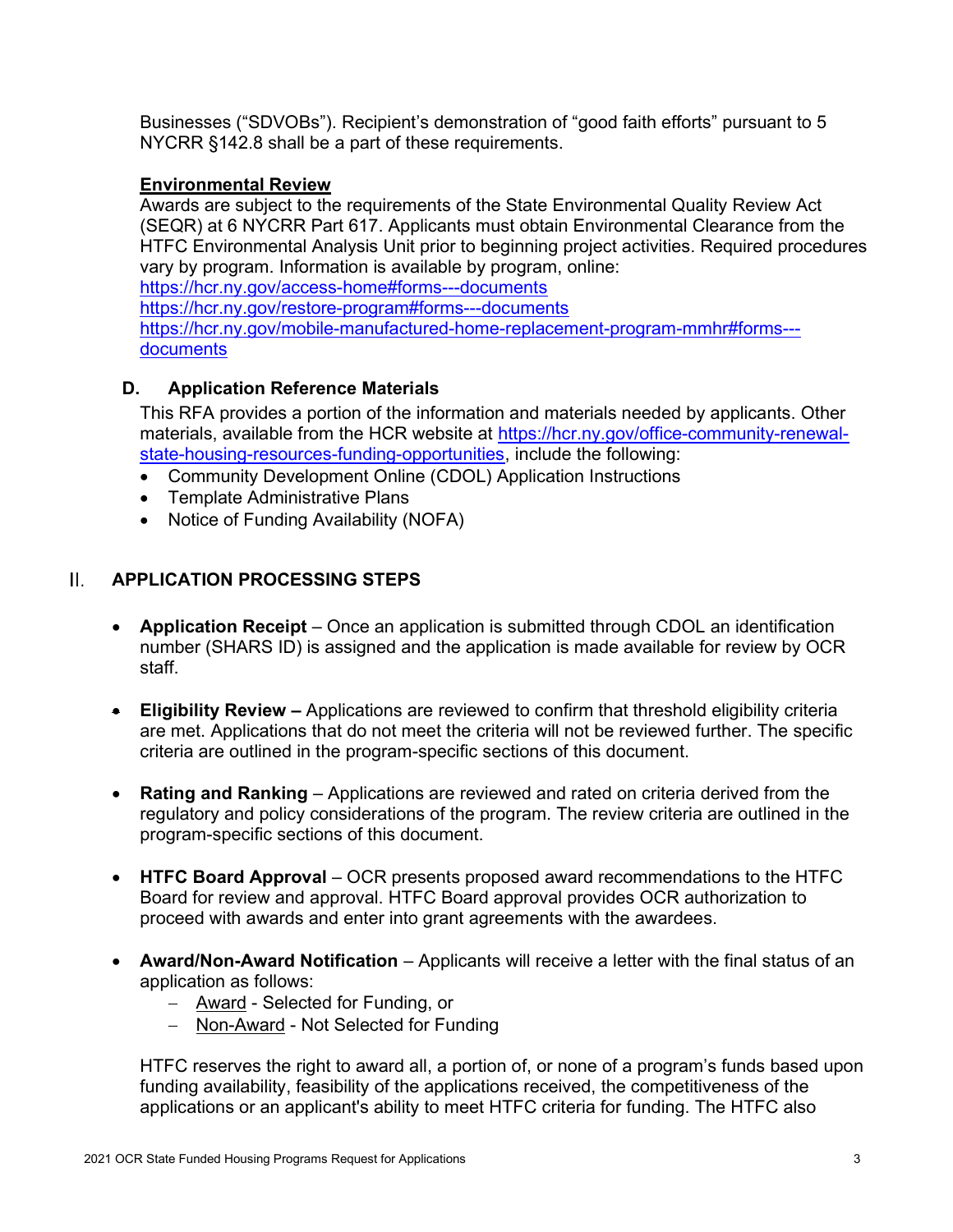reserves the right to change or disallow aspects of the applications received and may make such changes as an expressed condition of its commitment to provide funding to a program. HTFC reserves the right to award less than the requested amount.

At the completion of this funding round, applicants that do not receive an award may participate in an exit conference presentation for feedback on the funding round and recommendations for future applications.

• Program Agreement – Applicants selected for funding may be asked to revise parts of a proposal prior to issuance of a grant agreement. OCR expects to enter into a grant agreement within 45 business days of the awardee's compliance with submission requirements.

Awardees are required to provide supplemental documentation with the Program Agreement. This documentation includes the following, at a minimum:

- Certificate of General Liability Insurance
- Auto insurance
- Workers' Compensation and Disability Insurance
- Fidelity Bond in the amount of the largest expected disbursement request naming HTFC and New York State as loss payee in accordance with the Program Agreement requirement
- Implementation Meeting Awardees may be required to participate in a program implementation meeting to discuss grant administration and program requirements. Topics generally include, but are not limited to, file maintenance, financial management, statutory requirements, and programmatic compliance.

#### $\mathbf{III}_{\mathbf{r}}$ TECHNICAL ASSISTANCE

Applicants are encouraged to review the full Request for Applications, CDOL application instructions and relevant program materials prior to beginning the application process. These materials provide essential information for composing application responses, guidance for completing the application and recommendations for troubleshooting common errors in preparing CDOL applications.

OCR will offer a technical assistance webinar to provide a program overview, a demonstration of the CDOL application system and answer application questions. Visit NYS Homes & Community Renewal's website for registration instructions.

Please contact OCR staff at **OCRinfo@nyshcr.org** with questions.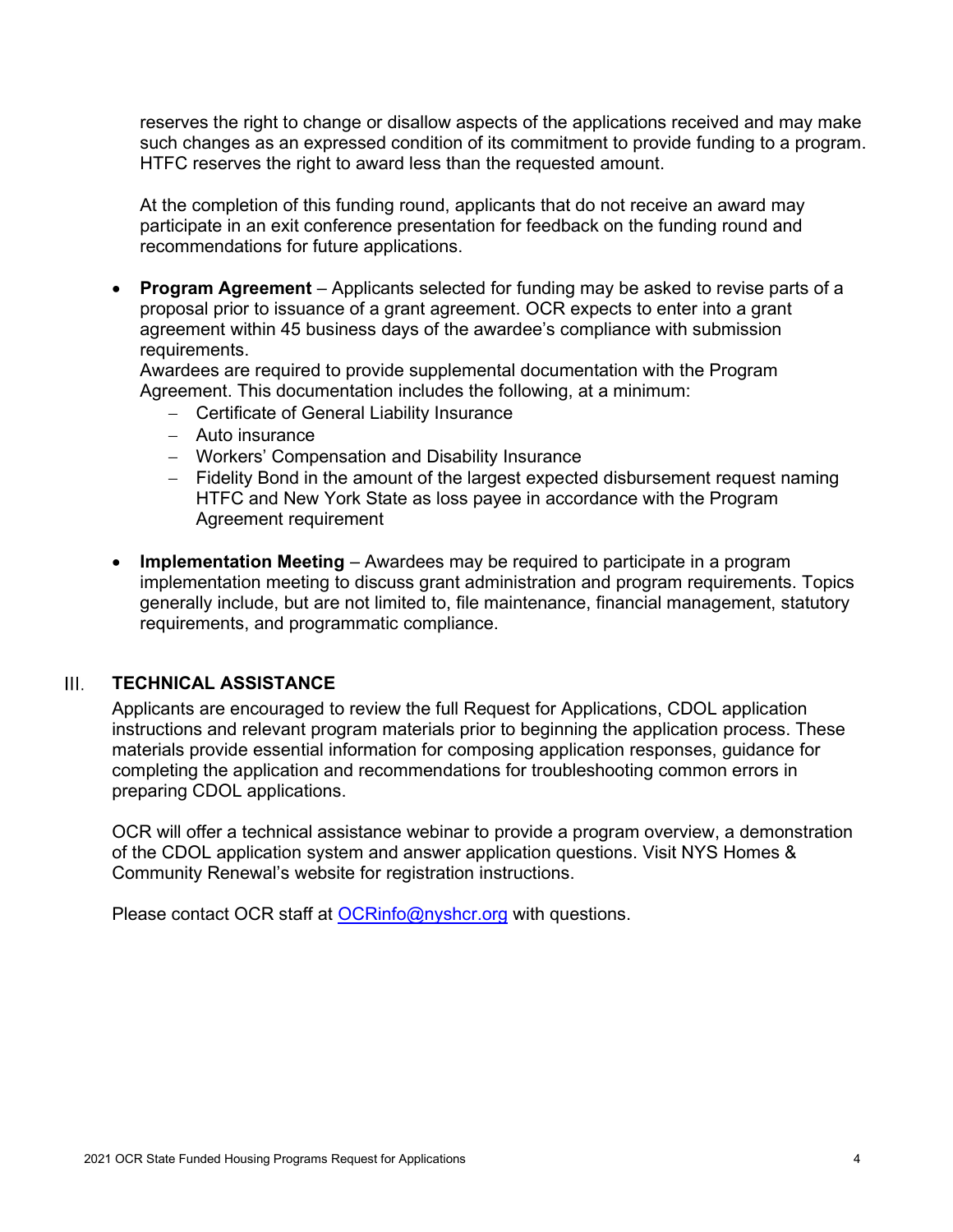#### $IV.$ ACCESS TO HOME PROGRAM

### A. Program Description

The NYS Access to Home Program provides financial assistance to make residential units accessible for low- and moderate-income persons with disabilities. Assistance with the cost of adapting homes will enable individuals to safely and comfortably continue or return to live in their residences instead of residing in an institutional setting.

### B. Eligible Applicants

Eligible applicants for the Access to Home Program are units of local government and organizations incorporated under the New York State Not-For-Profit Corporation Law, that have been providing relevant service to the community for at least one year prior to application.

### C. Funding Limits

- The minimum request amount is \$75,000. The maximum request amount is \$150,000.
- A maximum of \$25,000 per unit is allowable. This cap is inclusive of both hard costs for accessibility modifications, soft costs and project delivery fees.
- Applicants may budget up to 7.5 percent of the request amount for eligible administrative costs.
- Applicants may budget up to 5 percent of project costs for eligible soft costs (architectural, design, engineering, testing, permits) and project delivery costs.

# D. Participant Eligibility

- An eligible participant must meet the following criteria:
	- 1. Documented substantial limitation caused by a disability.
	- 2. Household income at or below 80 percent of area median income (120 percent of area median income for veterans who are certified by the U.S Department of Veterans Affairs or the Department of Defense as entitled to receive disability payments for a disability incurred in time of war).

3. The assisted residential unit must be the primary, permanent residence of the eligible participant. The primary residence may be owner-occupied or a rental unit. Applicants proposing to assist rental units must ensure that the property owner is not otherwise obligated by federal, State, or local law to provide such improvements.

#### E. Eligible Activities

Funding may be used to provide financial assistance to make accessibility modifications, to the primary residences of low- and moderate-income individuals living with disabilities. Rehabilitation activities reimbursable by grant funds may only include accessibility modifications designed to address the needs of the person living with a substantial limitation caused by a disability. Examples of modification may include wheelchair ramps and lifts, handrails, doorway widening, and roll-in showers. Review the Access to Home Program Manual for more information related to eligible activities: https://hcr.ny.gov/access-home#program-manual.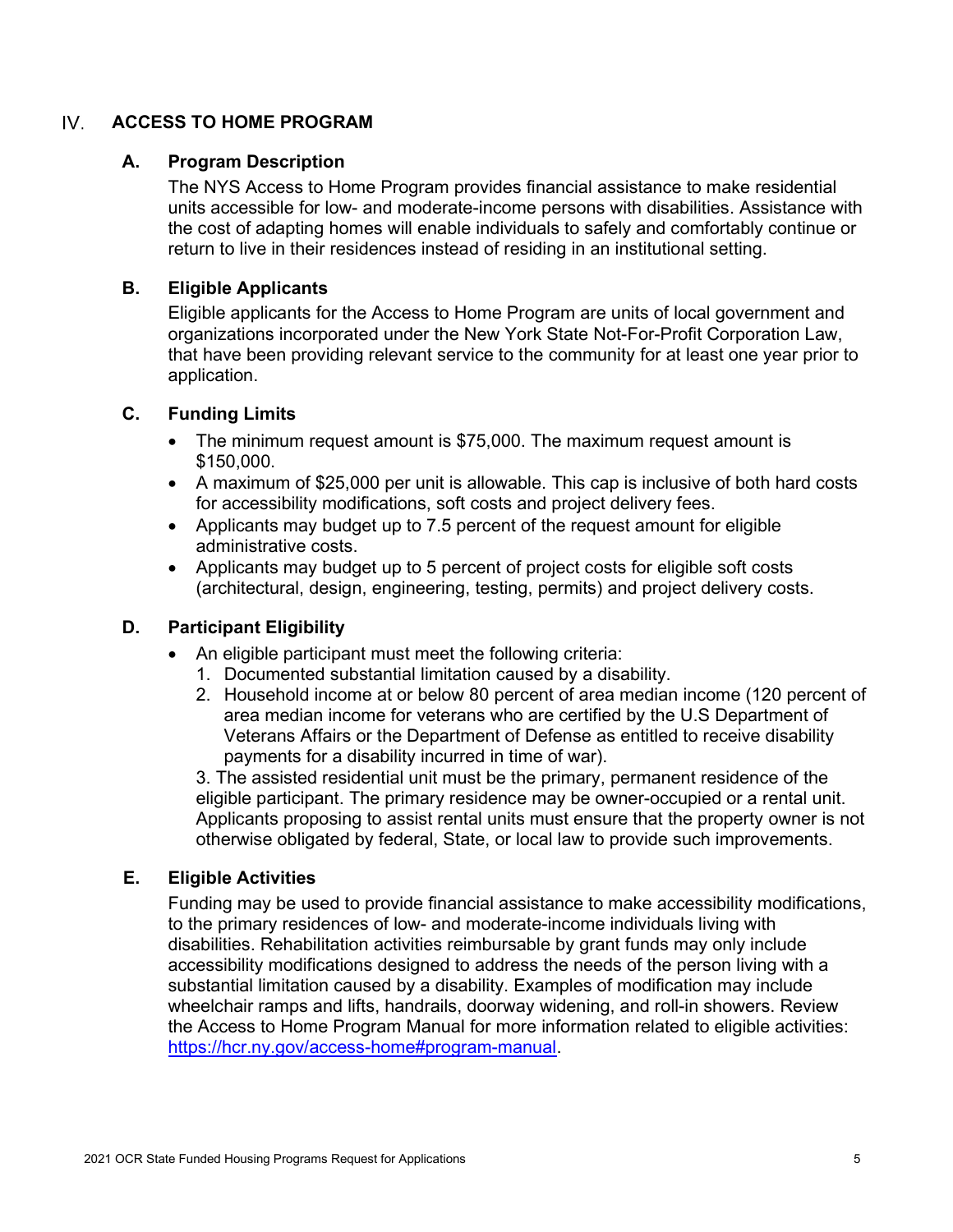# F. Grant Agreement Term

The grant agreement term shall not exceed twenty-four (24) months.

# G. Other Program Requirements

- Rehabilitation assistance may not comprise any combination of Access to Home Program funds with Access to Home for Medicaid Recipients Program, or Access to Home for Heroes Program funds.
- Assisted property owners must execute a Property Maintenance Declaration and commit to a three-year maintenance term for each property receiving Access to Home assistance. The Declaration must be filed at the County Clerk's office where the property is located to secure the investment of grant funds and to ensure that the local program administrator (awardee) and HTFC are notified in the event of transfer of the property.
- Participating LPAs must monitor compliance of assisted properties during the threeyear regulatory period.
- Applicants must demonstrate how other client needs beyond accessibility modifications will be met through referrals and service agreements. Applicants must also demonstrate how the type and scope of accessibility modifications will be determined based on the needs of the client.
- Modifications must be completed in compliance with all state and local codes and ordinances, and all applicable health and safety standards must be met.

# H. Updates from prior Funding Round

- Applicants must complete program activities within the designated period of performance. Any modification to this term must be requested in writing and approved in writing by the Corporation.
- Not-for-profit applicants must submit the Vendor Responsibility Questionnaire (VRQ) as part of Attachment 4, "Application Certification Detail," along with optional statement to justify any "Do Not Agree" response.

# I. Access to Home Program Application Review Criteria

Each Access to Home Program application that is determined to be eligible will be reviewed and rated on a 100-point scale, based on the criteria listed below.

The review criteria give preference to applications that demonstrate a need for an accessibility modification program in the proposed service areas and to applicants that demonstrate sufficient organizational capacity and resources to complete the proposed program in a timely, efficient, and effective manner.

# Need (Up to 10 points)

This review component measures the extent of need and extent persons with disabilities may be diverted from institutional or nursing home care in the proposed service area if modifications are provided. The review will consider:

- The process for selecting the proposed service area and how the applicant regularly serves this area.
- The need for public investment, specifically Access to Home Program for funds, to support an accessibility modification program and describe how the proposed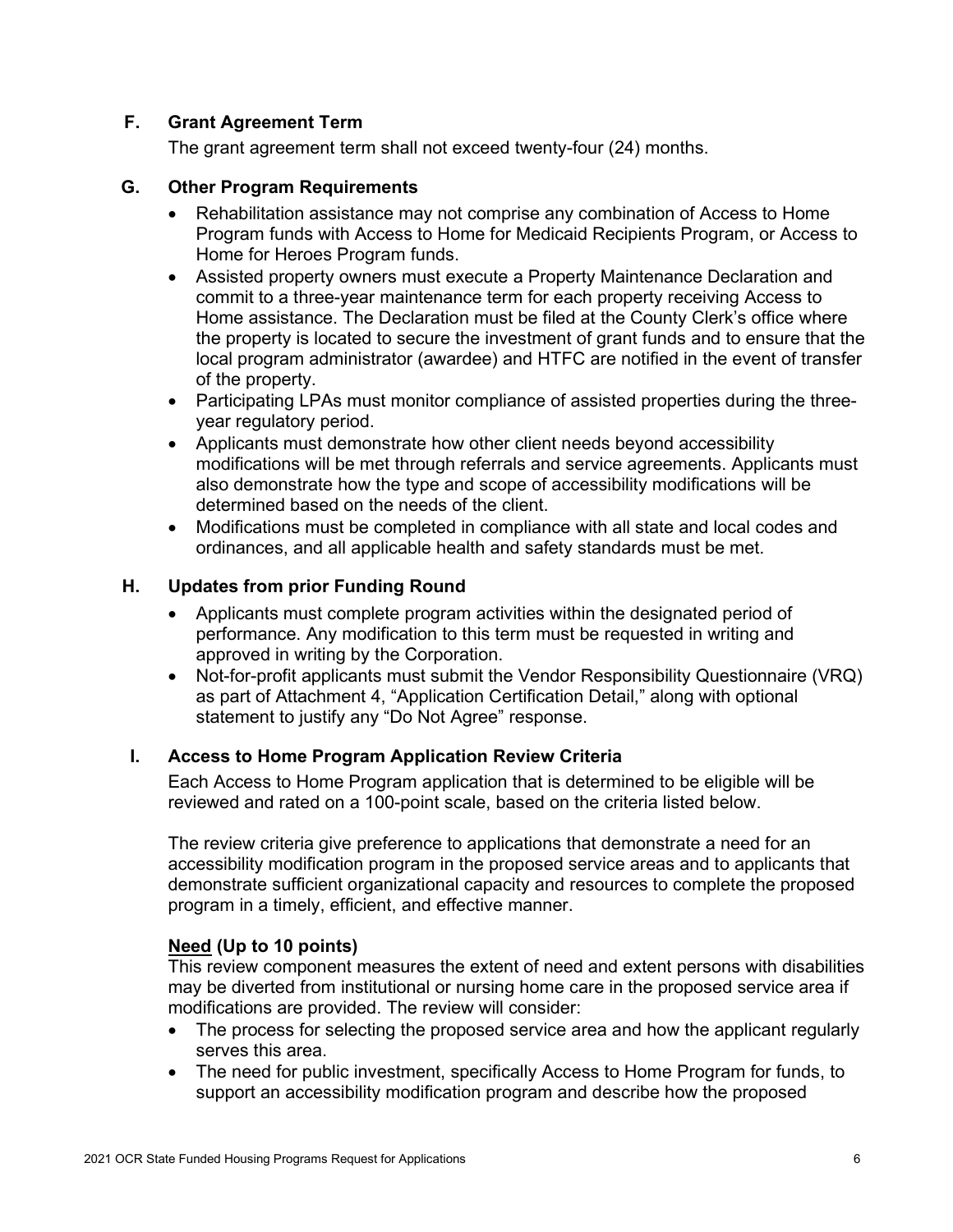Access to Home Program meets the needs identified.

 The number of eligible households in the proposed service area and how the households have been identified.

#### Service Area Coverage (Up to 20 points)

OCR will review proposed service areas and provide points for applicants proposing to cover areas without existing program resources to achieve consistent geographic distribution of funding across New York State.

#### Service Partnerships (Up to 20 points)

Local support and linkages with partner organizations are key to timely start up and success with the Access to Home Program. This review component will consider strong connections and formal relationships with relevant referral and partner agencies.

#### Implementation Capacity and Readiness (Up to 50 points)

Experience and Expertise

Applicants that have successfully completed an Access to Home Program or other similarly sized home repair, or accessibility modification program, may receive consideration for program experience.

#### • Program Activity, Scope, and Contractor Procurement

Proposals that demonstrate a clear understanding of Access to Home Program requirements and present the necessary organizational structures to implement the program without delay will receive points for implementation capacity. This review includes program design, plans for staffing, procurement, conflict of interest policies and compliance monitoring plans.

#### Fiscal Responsibility

Measures the quality and completeness of the proposed project budget, plans for financing and status of funding commitments, specifically:

- Clarity of project budget including eligible use of funds and substantiated request amount.
- Status of funding commitments for other project costs and construction financing.
- Extent to which the program resources will leverage other relevant funding sources.
- Plan for use of funds for soft costs and administrative expenses.

#### Program Penalty Deductions (Up to -20 points)

Points may be deducted for applications with substantially incomplete OCR contracts, significant uncommitted resources or documented grant administration issues including, but not limited to, multiple amendments to grant agreements, fiscal concerns, or participant complaints. Points may be deducted for applicants in poor standing with other HCR programs or contracts.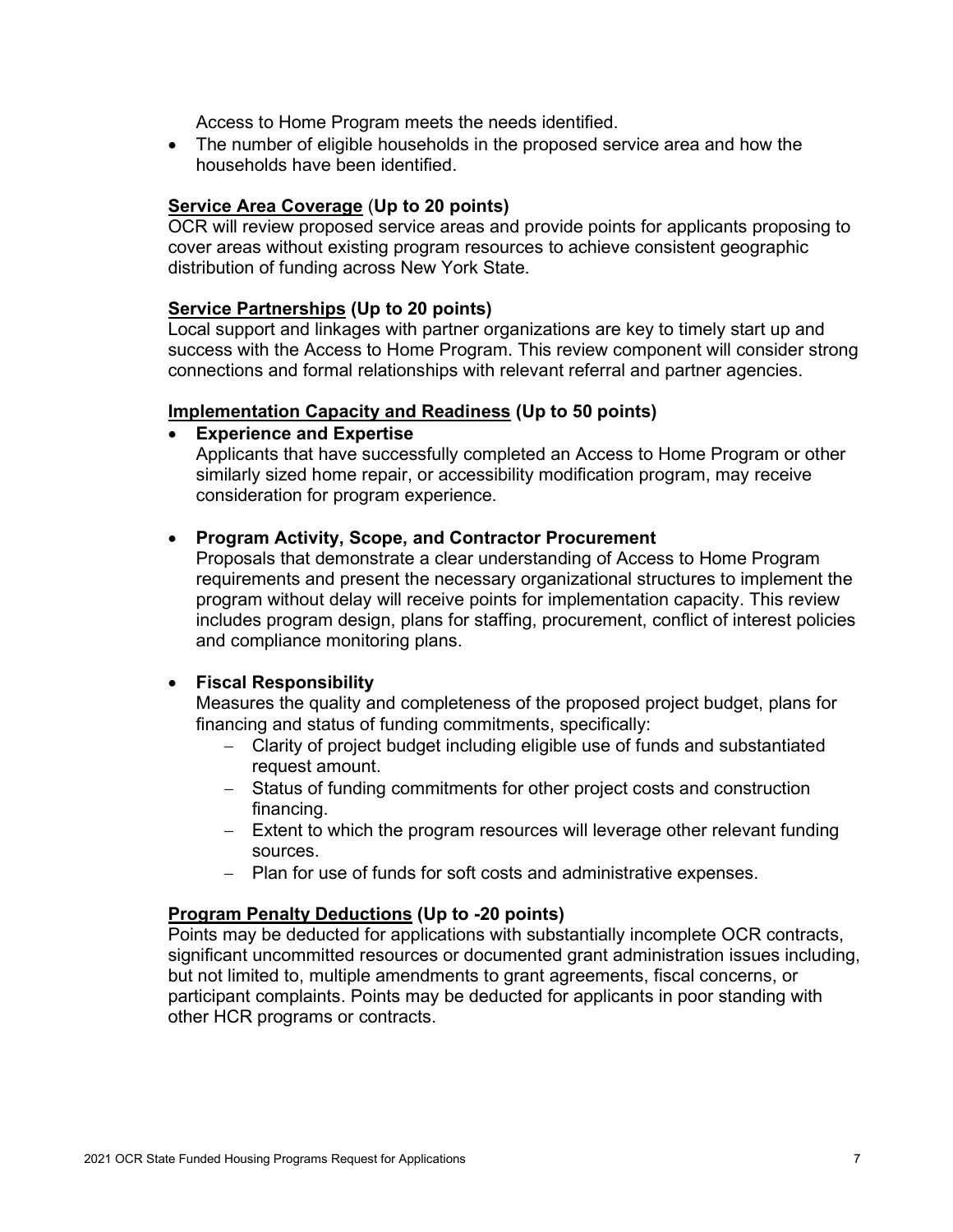#### $V_{\odot}$ ACCESS TO HOME FOR HEROES/VETERANS PROGRAM

# A. Program Description

The Access to Home for Heroes/Veterans Program provides financial assistance to make accessibility modifications, emergency home repairs or address code violations to the primary residences of low- and moderate-income veterans with disabilities. Such activities will enable veterans with disabilities to live in their residences safely and comfortably, rather than in an institutional setting. Eligible veterans may be renters or homeowners, with service-related injuries, age, or health related disabilities.

# B. Eligible Applicants

Eligible applicants for the Access to Home for Heroes/Veterans program are units of local government and organizations incorporated under the New York State Not-For-Profit Corporation Law, that have been providing relevant service to the community for at least one year prior to application.

# C. Funding Limits

- The minimum request amount is \$75,000. The maximum request amount is \$300,000.
- A maximum of \$25,000 per unit is allowable. This cap is inclusive of hard costs for accessibility modifications, soft costs and project delivery fees.
- Applicants may budget up to 7.5 percent of the request amount for eligible administrative costs.
- Applicants may budget up to 5 percent of project costs for eligible soft costs (architectural, design, engineering, testing, permits) and project delivery costs.

# D. Participant Eligibility

- An eligible participant must meet the following criteria:
	- 1. Qualifying Veteran status.
	- 2. Documented substantial limitation caused by a disability.
	- 3. Household income not to exceed 120 percent of area median income.
- The assisted residential unit must be the primary, permanent residence of the eligible participant. The primary residence may be owner-occupied or a rental unit. Applicants proposing to assist rental units must ensure that the property owner is not otherwise obligated by federal, State or local law to provide such improvements.

# E. Eligible Activities

Funding may be used to provide financial assistance to make accessibility modifications, emergency home repairs or address code violations to the primary residences of lowand moderate-income veterans with disabilities. Eligible activities must further the goal of enabling veterans with disabilities to live in their residences safely and comfortably, rather than in an institutional setting. Examples of accessibility modifications may include wheelchair ramps and lifts, handrails, doorway widening, and roll-in showers. Review the Access to Home for Heroes Program Manual for more information related to eligible activities: https://hcr.ny.gov/access-home-heroesveterans#program-manual.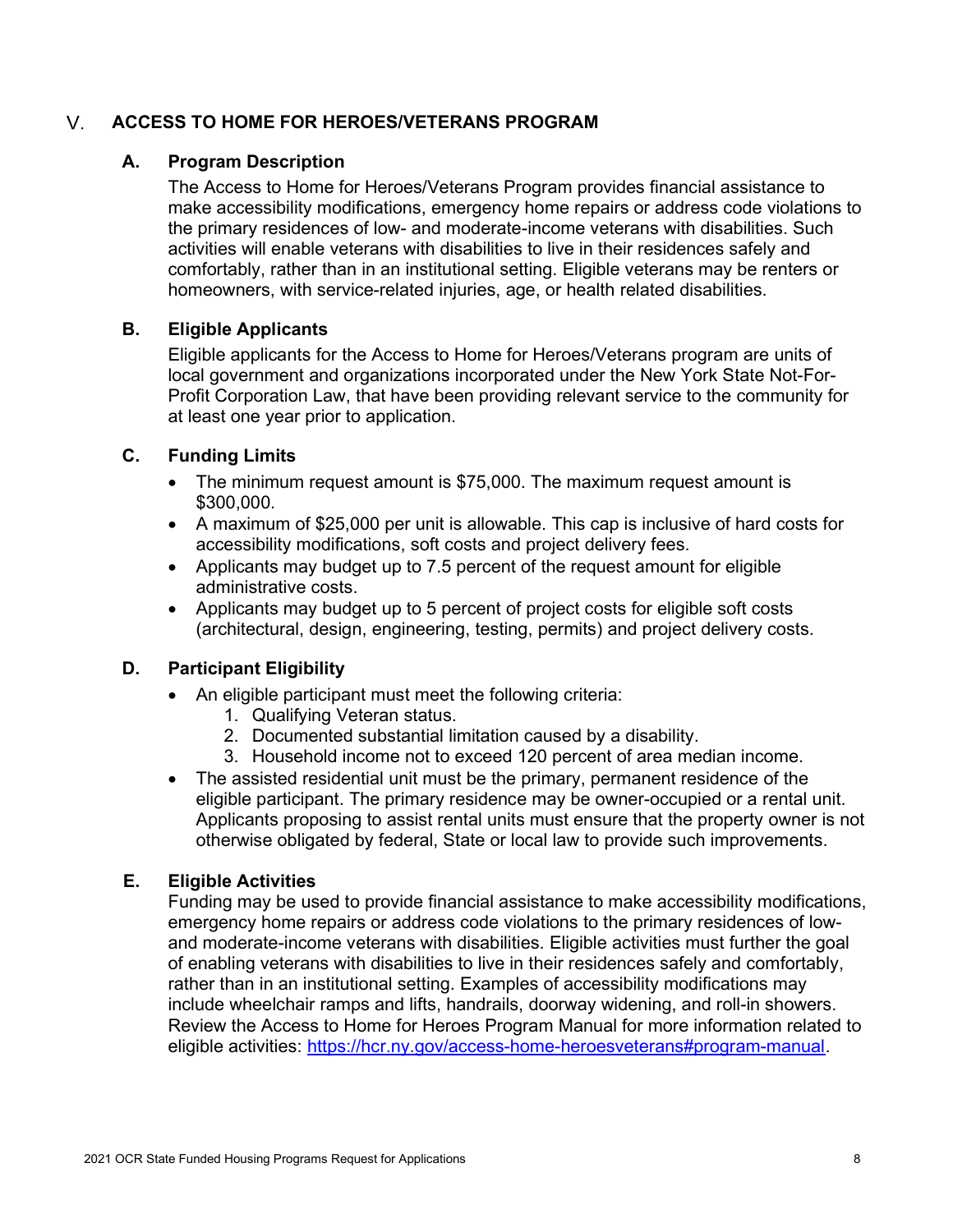# F. Grant Agreement Term

The grant agreement term shall not exceed twenty-four (24) months.

#### G. Other Program Requirements

- Prior to commencement of project activities, a professional evaluation must be conducted to establish a qualifying disability. In instances where accessibility modifications are requested, such evaluation must describe the substantial limitation caused by the disability and recommend potential structural modifications to improve the activities of daily living within and/or access to such residence in consideration of such disability.
- Rehabilitation assistance may not comprise any combination of Access to Home for Heroes Program funds with Access to Home for Medicaid Recipients Program, or Access to Home Program funds.
- Assisted property owners must execute a Property Maintenance Declaration and commit to a three-year maintenance term for each property receiving Access to Home for Heroes Program assistance. The Declaration must be filed at the County Clerk's office where the property is located to secure the investment of grant funds and to ensure that the local program administrator (awardee) and HTFC are notified in the event of transfer of the property.
- Participating LPAs must monitor compliance of assisted properties during the threeyear regulatory period.
- Applicants must demonstrate how other client needs, beyond accessibility modifications, emergency home repairs, or code violations will be met through referrals and service agreements. In instances where accessibility modifications are requested, applicants must also demonstrate how the type and scope of accessibility modifications will be determined based on the needs of the client.
- Modifications must be completed in compliance with all state and local codes and ordinances, and all applicable health and safety standards must be met.

# H. Updates from prior Funding Round

- Awarded contracts will be expected to complete within the original period of performance. Extensions to the period of performance will only be considered under the most extreme circumstances.
- A Vendor Responsibility Questionnaire (VRQ) must be attached to the application under Attachment 4, "Application Certification Detail," along with optional statement to justify any "Do Not Agree" response.
- Eligible program activities for Access to Home for Heroes may include accessibility modifications, emergency home repairs, or address code violations to the primary residences of low- and moderate-income veterans with disabilities. Such activities will enable veterans with disabilities to live in their residences safely and comfortably, rather than in an institutional setting.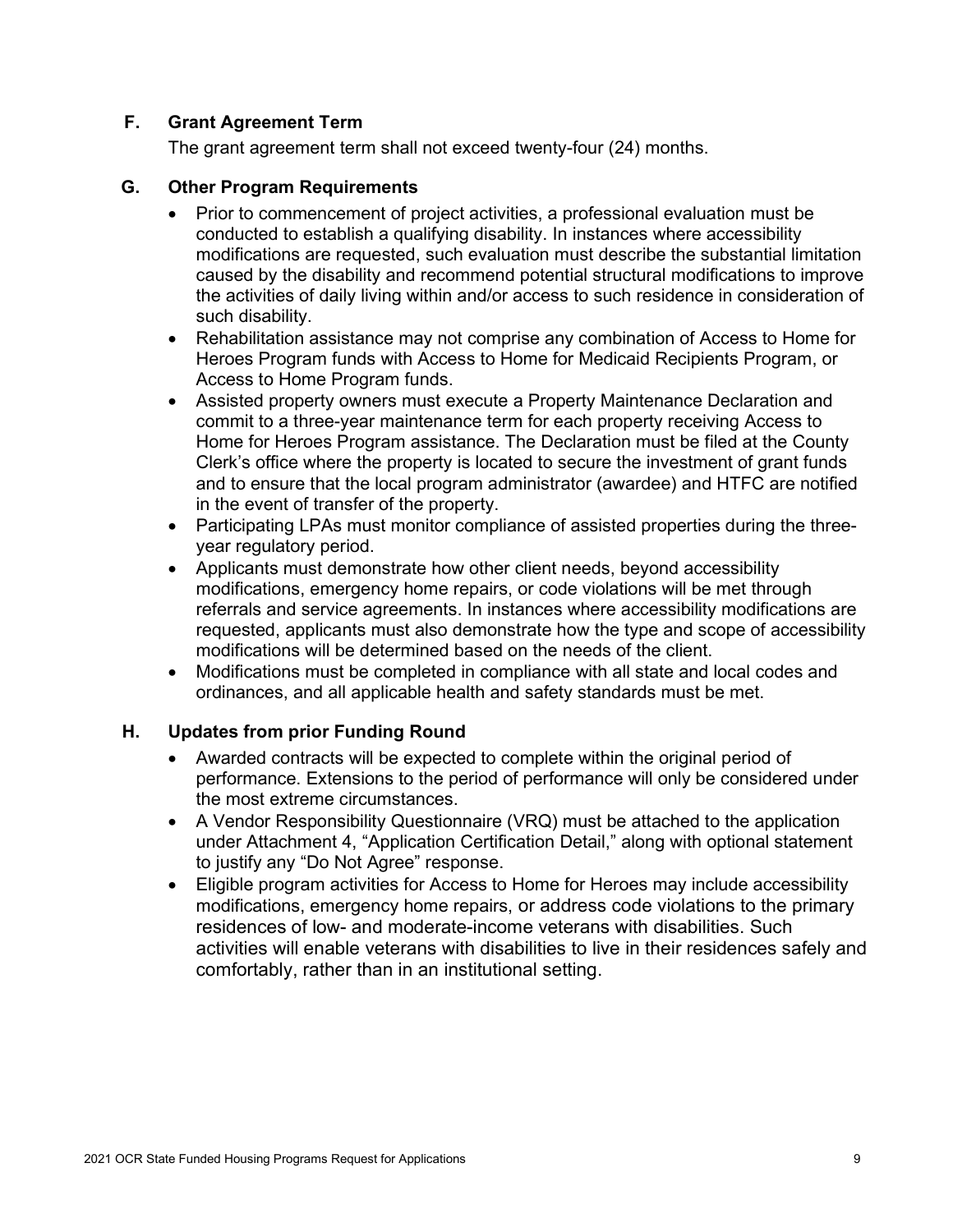# I. Access to Home for Heroes Program Application Review Criteria

Each Access to Home for Heroes Program application that is determined to be eligible will be reviewed and rated on a 100-point scale, based on the criteria listed below.

The review criteria give preference to applications that demonstrate a need for an accessibility modification program in the proposed service areas and to applicants that demonstrate sufficient organizational capacity and resources to complete the proposed program in a timely, efficient, and effective manner.

### Need (Up to 10 points)

This review component measures the extent of need and extent persons with disabilities may be diverted from institutional or nursing home care in the proposed service area if modifications are provided. The review will consider:

- The process for selecting the proposed service area and how the applicant regularly serves this area.
- The need for public investment, specifically Access to Home for Heroes Program funds, to support an accessibility modification program and describe how the proposed Access to Home for Heroes Program meets the needs identified.
- The number of eligible households in the proposed service area and how the households have been identified.

#### Service Area Coverage (Up to 20 points)

OCR will review proposed service areas and provide points for applicants proposing to cover areas without existing program resources to achieve consistent geographic distribution of funding across New York State.

#### Program Support & Referral Strategies (Up to 20 points)

Local support and linkages with partner organizations are key to timely start up and success with the Access to Home for Heroes Program. This review component will consider strong connections and formal relationships with relevant referral and partner agencies.

#### Implementation Capacity and Readiness (Up to 50 points)

#### • Program Experience

Applicants that have successfully completed an Access to Home for Heroes Program or other similarly sized home repair, or accessibility modification program, may receive consideration for program experience.

#### • Program Design and Organizational Capacity

Proposals that demonstrate a clear understanding of Access to Home for Heroes Program requirements and present the necessary organizational structures to implement the program without delay will receive points for implementation capacity. This review includes program design, plans for staffing, procurement, fiscal procedures, conflict of interest policies and compliance monitoring plans.

#### • Financing Plan

Measures the quality and completeness of the proposed project budget, plans for financing and status of funding commitments, specifically: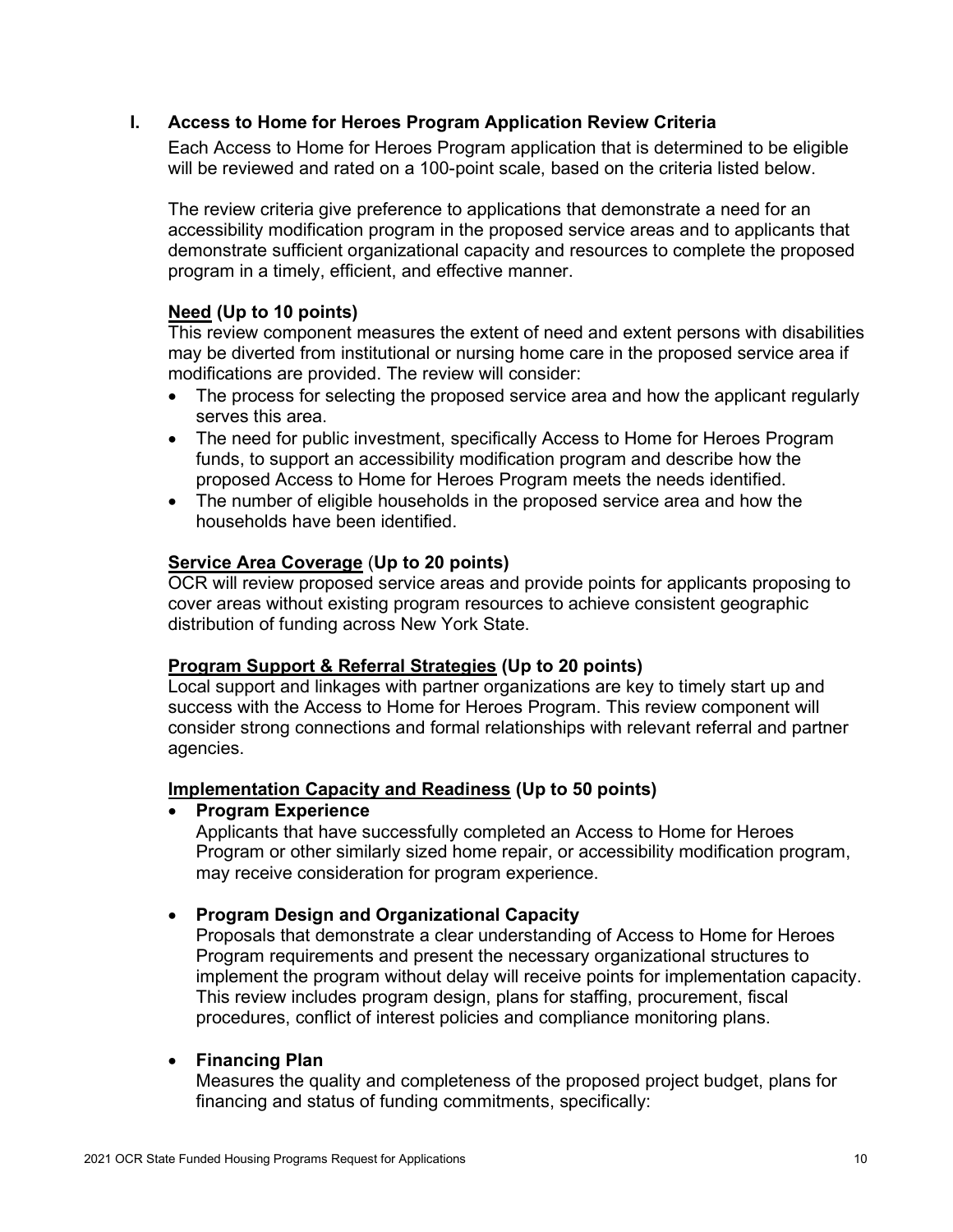- Clarity of project budget including eligible use of funds and substantiated request amount.
- Status of funding commitments for other project costs and construction financing.
- **Extent to which the program resources will leverage additional sources.**
- Plan for use of funds for soft costs and administrative expenses.

# Program Penalty Deductions (Up to -20 points)

Points may be deducted for applications from applicants with substantially incomplete OCR contracts, significant uncommitted resources or documented grant administration issues including, but not limited to, multiple amendments to grant agreement, fiscal concerns, or participant complaints. Points may be deducted for applicants in poor standing with other HCR programs or contracts.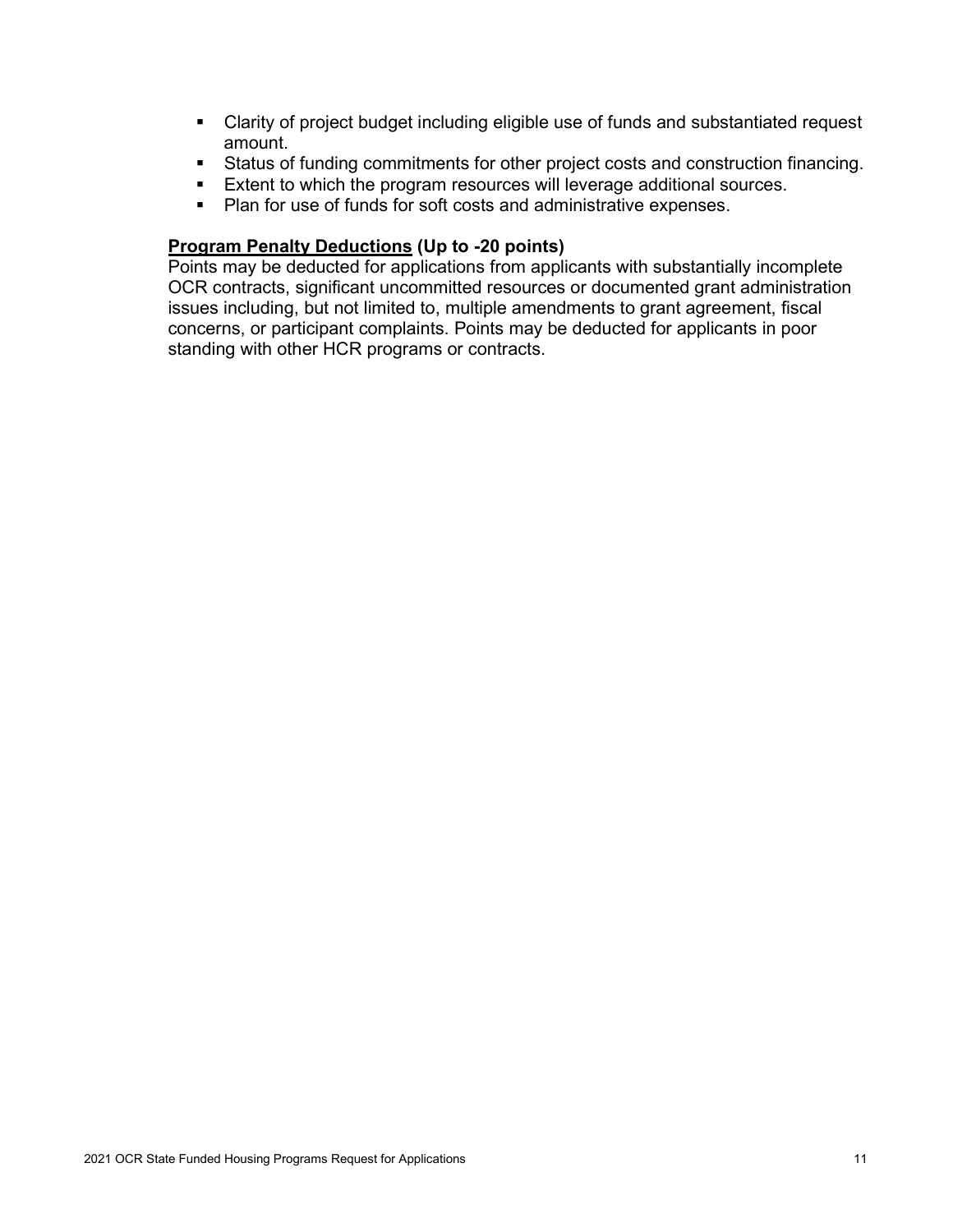#### VI. ACCESS TO HOME FOR MEDICAID RECIPIENTS PROGRAM

# A. Program Description

The Access to Home for Medicaid Recipients program was developed in partnership with the New York State Department of Health (DOH). This program provides financial assistance to make dwelling units accessible for low- and moderate-income persons receiving Medicaid and living with a disability. Assistance with the cost of adapting homes to meet the needs of those with disabilities will enable individuals to live in their residences safely and comfortably, instead of residing in an institutional setting. The Access to Home for Medicaid Recipients program has a secondary long-term goal of lowering health care costs.

# B. Eligible Applicants

Eligible applicants for the Access to Home for Medicaid Recipients Program are units of local government and organizations incorporated under the New York State Not-For-Profit Corporation Law, that have substantial experience in adapting or retrofitting homes for persons with disabilities.

# C. Funding Limits

- The minimum request amount is \$75,000. The maximum request amount is \$150,000.
- A maximum of \$25,000 per unit is allowable. This cap is inclusive of hard costs for accessibility modifications, soft costs and project delivery fees.
- Applicants may budget up to 7.5 percent of the request amount for eligible administrative costs.
- Applicants may budget up to 5 percent of project costs for eligible soft costs (architectural, design, engineering, testing, permits) and project delivery costs.

# D. Participant Eligibility

- An eligible participant must meet the following criteria:
	- 1. Qualified Medicaid recipient.
	- 2. Documented substantial limitation caused by a disability.
	- 3. Household income at or below 80 percent of area median income (120 percent of area median income for veterans who are certified by the U.S Department of Veterans Affairs or the Department of Defense as entitled to receive disability payments for a disability incurred in time of war).
- The assisted residential unit must be the primary, permanent residence of the eligible participant. The primary residence may be owner-occupied or a rental unit. Applicants proposing to assist rental units must ensure that the property owner is not otherwise obligated by federal, State or local law to provide such improvements.

# E. Eligible Activities

Funding may be used to provide financial assistance to make accessibility modifications, to the primary residences of low- and moderate-income individuals living with disabilities. Activities reimbursable by grant funds may only include accessibility modifications designed to address the needs of the person living with a disability. Examples of modifications may include wheelchair ramps and lifts, handrails, doorway widening, and roll-in showers. Review the Access to Home for Medicaid Recipients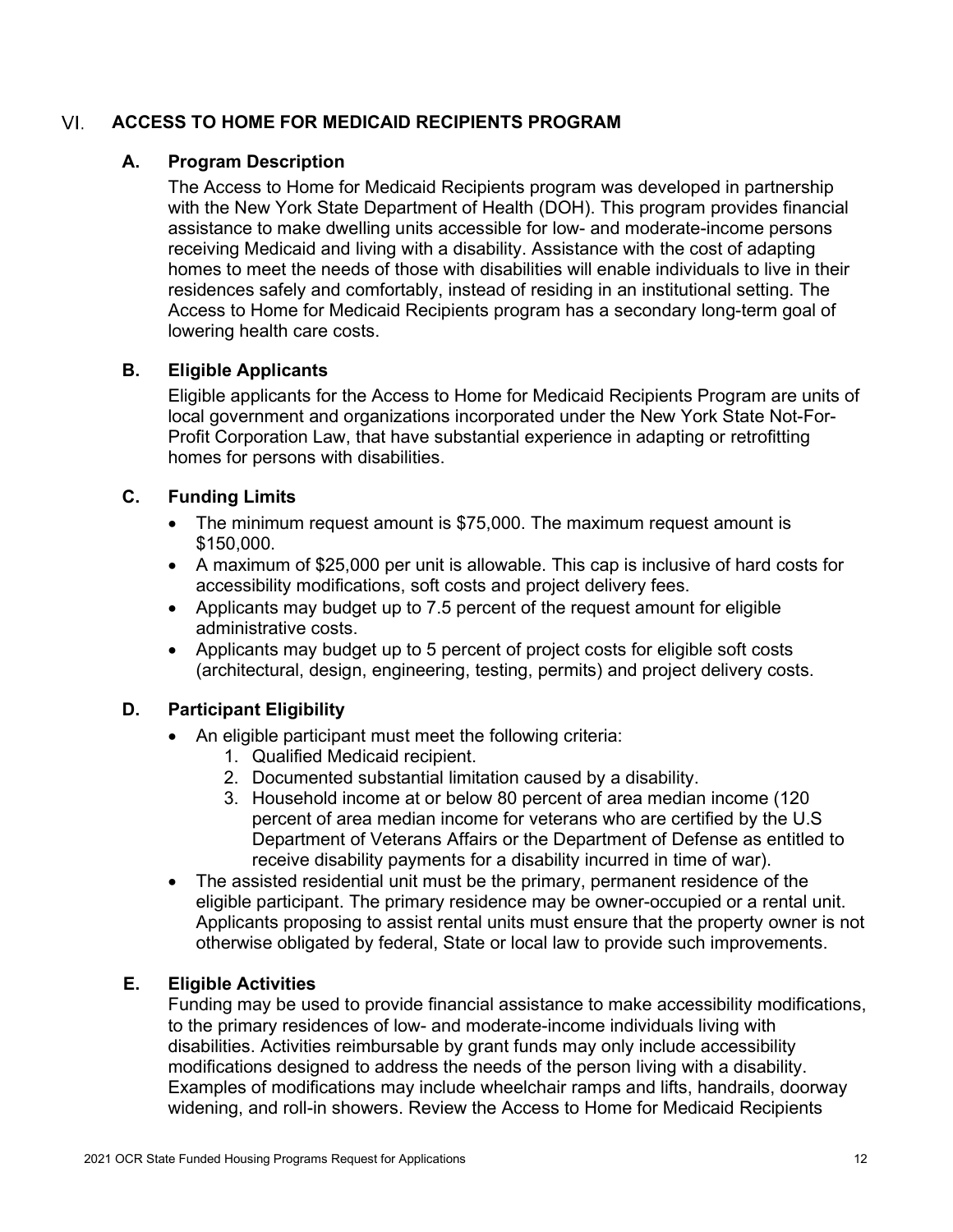Program Manual for more information related to eligible activities: https://hcr.ny.gov/access-home-medicaid-recipients#program-manual.

# F. Grant Agreement Term

The grant agreement term shall not exceed twenty-four (24) months.

### G. Other Program Requirements

- Rehabilitation assistance may not comprise any combination of Access to Home for Medicaid Recipients Program funds with Access to Home Program, or Access to Home for Heroes Program funds.
- Assisted property owners must execute a Property Maintenance Declaration and commit to a three-year maintenance term for each property receiving Access to Home for Medicaid Recipients assistance. The Declaration must be filed at the County Clerk's office where the property is located to secure the investment of grant funds and to ensure that the local program administrator (awardee) and HTFC are notified in the event of transfer of the property.
- Participating local program administrators must monitor compliance of assisted properties during the three-year regulatory period.
- Applicants must demonstrate how other client needs beyond accessibility modifications will be met through referrals and service agreements. Applicants must also demonstrate how the type and scope of accessibility modifications will be determined based on the needs of the client.
- Modifications must be completed in compliance with all state and local codes and ordinances, and that all applicable health and safety standards are met.

# H. Updates from prior Funding Round

- Applicants must complete program activities within the designated period of performance. Any modification to this term must be requested in writing and approved in writing by the Corporation.
- Not-for-profit applicants must submit the Vendor Responsibility Questionnaire (VRQ) as part of Attachment 4, "Application Certification Detail," along with optional statement to justify any "Do Not Agree" response.

# I. Access to Home for Medicaid Recipients Program Application Review Criteria

Each Access to Home for Medicaid Recipients Program application that is determined to be eligible will be reviewed and rated on a 100-point scale, based on the criteria listed below.

The review criteria give preference to applications that demonstrate a need for an accessibility modification program in the proposed service areas and to applicants that demonstrate sufficient organizational capacity and resources to complete the proposed program in a timely, efficient, and effective manner.

#### Need (Up to 10 points)

This review component measures the extent of need and extent persons with disabilities may be diverted from institutional or nursing home care in the proposed service area if modifications are provided. The review will consider: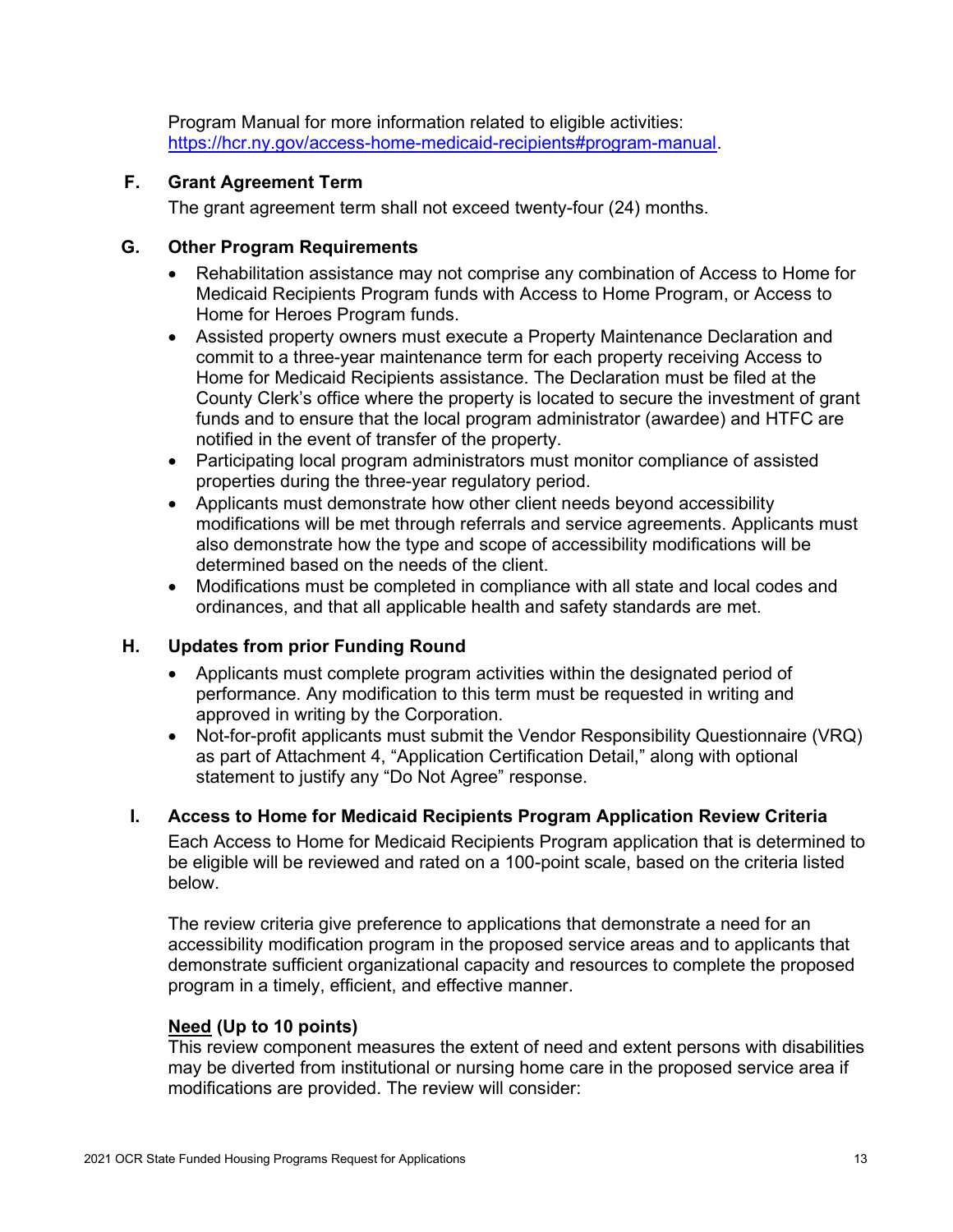- The process for selecting the proposed service area and how the applicant regularly serves this area.
- The need for public investment, specifically Access to Home for Medicaid Recipients Program funds, to support an accessibility modification program and describe how the proposed Access to Home for Medicaid Recipients Program meets the needs identified.
- The number of eligible households in the proposed service area and how the households have been identified.

### Service Area Coverage (Up to 20 points)

OCR will review proposed service areas and provide points for applicants proposing to cover areas without existing program resources to achieve consistent geographic distribution of funding across New York State.

#### Service Partnerships (Up to 20 points)

Local support and linkages with partner organizations are key to timely start up and success with the Access to Home for Medicaid Recipients Program. This review component will consider strong connections and formal relationships with relevant referral and partner agencies.

#### Implementation Capacity and Readiness (Up to 50 points)

#### Experience and Expertise

Applicants that have successfully completed an Access to Home for Medicaid Recipients Program, or other similarly sized home repair, or accessibility modification program, may receive consideration for program experience.

#### • Program Activity, Scope, and Contractor Procurement

Proposals that demonstrate a clear understanding of Access to Home for Medicaid Recipients program requirements and present the necessary organizational structures to implement the program without delay will receive points for implementation capacity. This review includes program design, plans for staffing, procurement, conflict of interest policies and compliance monitoring plans.

Fiscal Responsibility Measures the quality and completeness of the proposed project budget, plans for financing and status of funding commitments, specifically:

- Clarity of project budget including eligible use of funds and substantiated request amount.
- Status of funding commitments for other project costs and construction financing.
- Extent to which the program resources will leverage additional sources.
- Plan for use of funds for soft costs and administrative expenses.

#### Program Penalty Deductions (Up to -20 points)

Points may be deducted for applications from applicants with substantially incomplete OCR contracts, significant uncommitted resources or documented grant administration issues including, but not limited to, multiple amendments to grant agreement, fiscal concerns, or participant complaints. Points may be deducted for applicants in poor standing with other HCR programs or contracts.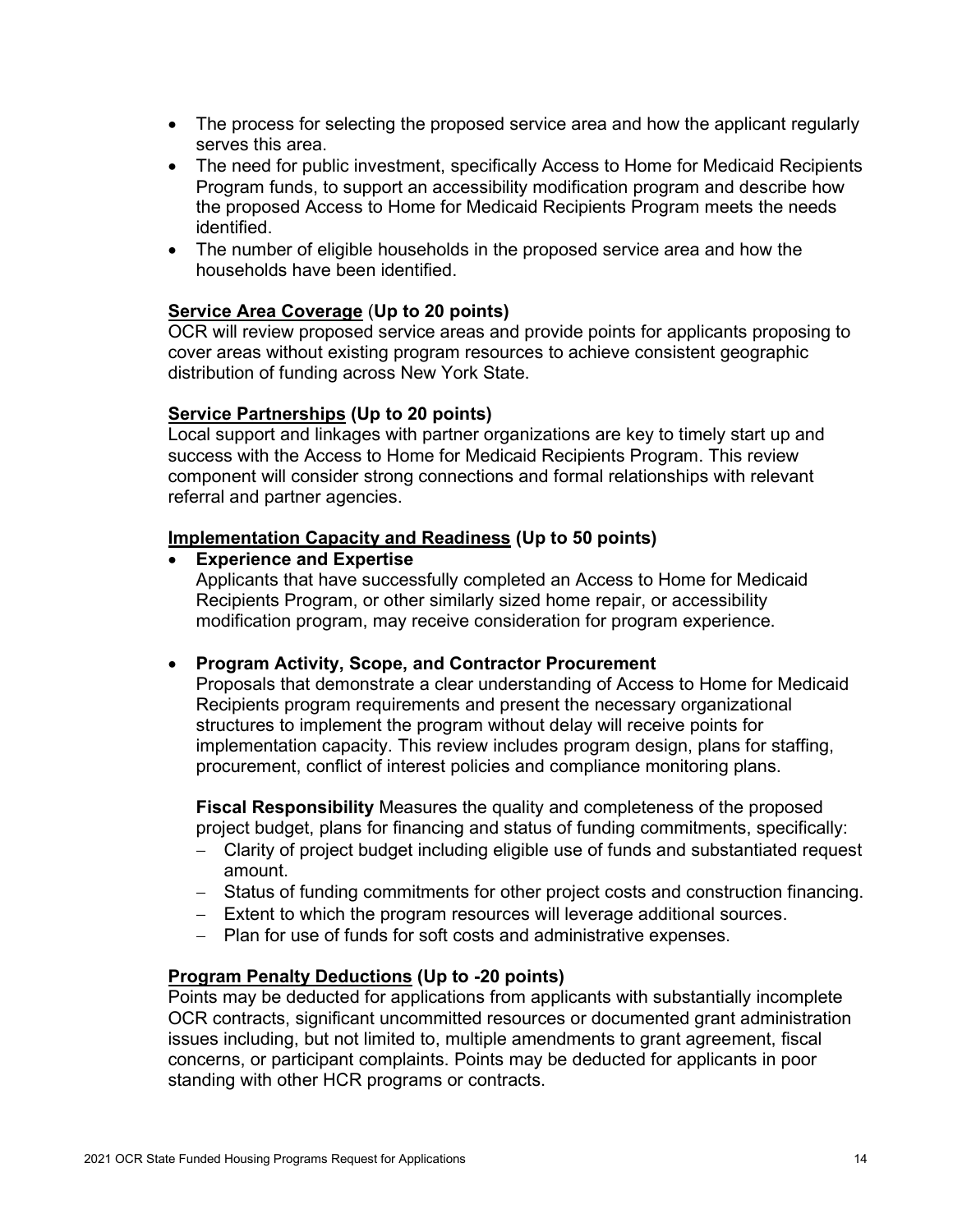#### VII. MOBILE AND MANUFACTURED HOME REPLACEMENT PROGRAM

### A. Program Description

The New York State funded Mobile and Manufactured Home Replacement (MMHR) Program was developed to assist low- and moderate-income homeowners to replace dilapidated mobile or manufactured homes that are sited on land owned by the homeowner with a new manufactured, modular or site-built home.

#### B. Eligible Applicants

Eligible applicants for the MMHR Program are qualified units of local government and not-for-profit corporations with substantial experience in affordable housing.

### C. Funding Limits

- The minimum request amount is \$200,000. The maximum request amount is \$500,000.
- A maximum of \$100,000 per property is allowable. This cap is inclusive of both hard and soft costs for the replacement of a mobile or manufactured home.
- Applicants may budget up to 7.5 percent of the request amount for eligible administrative costs.
- Applicants may budget up to 10 percent of the request amount for project soft costs.

# D. Participant Eligibility

An eligible participant must meet the following criteria:

- 1. Property is the primary residence of the homeowner, and the existing unit is sited on land owned by the homeowner.
- 2. Household income not to exceed eighty percent (80%) of the area median income.

# E. Eligible Activities

Costs related to the replacement of dilapidated mobile or manufactured homes will be eligible for grant reimbursement. These costs include, but are not limited to:

- Demolition, removal, disposal of the dilapidated units;
- Purchase and site prep for new unit;
- Temporary relocation assistance;
- Permitting, environmental review and testing.

# F. Grant Agreement Term

The grant agreement term shall not exceed thirty-six (36) months.

#### G. Other Program Requirements

 Replacement units (manufactured, modular or site built) shall be Energy Star rated for energy efficiency.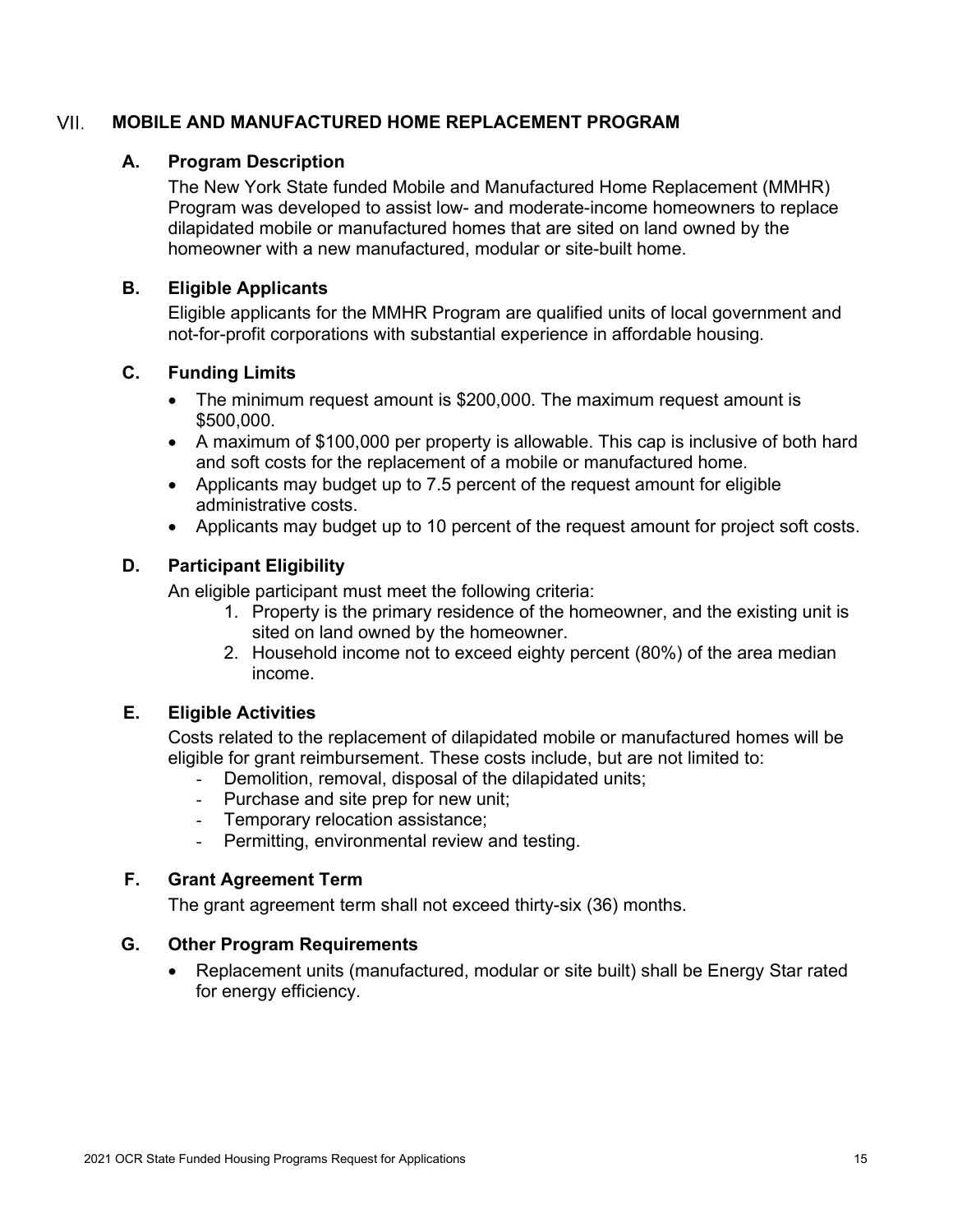- The new replacement unit, if a manufactured home, must be installed according to the Manufactured Home Construction and Safety Standards at 24 CFR Part 3280.
- Repairs must be completed in compliance with all state and local codes and ordinances, and that all applicable health and safety standards are met.
- The existing substandard unit to be demolished must be disposed of in a disposal/recycling facility that is certified by the NYS Department of Conservation (DEC) to receive, process, recycle and dispose of mobile/manufactured home components.
- Assistance to property owners shall be granted in the form of deferred payment loans. A ten-year declining balance lien in the form of a note and mortgage, filed at the County Clerk's office where the property is located.
- The LPA must work with any household with accessibility needs to address those needs as part of the scope of work. Accommodations and modifications to address accessibility needs are an eligible cost with MMHR Program funds.

### H. Updates from prior Funding Round

- Applicants must complete program activities within the designated period of performance. Any modification to this term must be requested in writing and approved in writing by the Corporation.
- Not-for-profit applicants must submit the Vendor Responsibility Questionnaire (VRQ) as part of Attachment 4, "Application Certification Detail," along with optional statement to justify any "Do Not Agree" response.

### I. MMHR Program Application Review Criteria

Each MMHR Program application that is determined to be eligible will be reviewed and rated on a 100-point scale, based on the criteria listed below.

The review criteria give preference to applications that demonstrate a need for mobile and manufactured home replacement program in the proposed service areas and to applicants that demonstrate sufficient organizational capacity and resources to complete the proposed program in a timely, efficient, and effective manner.

#### Need (Up to 10 points)

This review component measures the extent of the need in the proposed service area. The review will consider:

- The process for selecting the proposed service area and how the applicant regularly serves this area.
- The need for public investment, specifically MMHR Program funds, to support a mobile and manufactured home replacement program and how the proposed MMHR Program meets the needs identified.
- The number of eligible households in the proposed service area and how the households have been identified.

# Service Area Coverage (Up to 20 points)

OCR will review proposed service areas and provide points for applicants proposing to cover areas without existing program resources to achieve consistent geographic distribution of funding across New York State.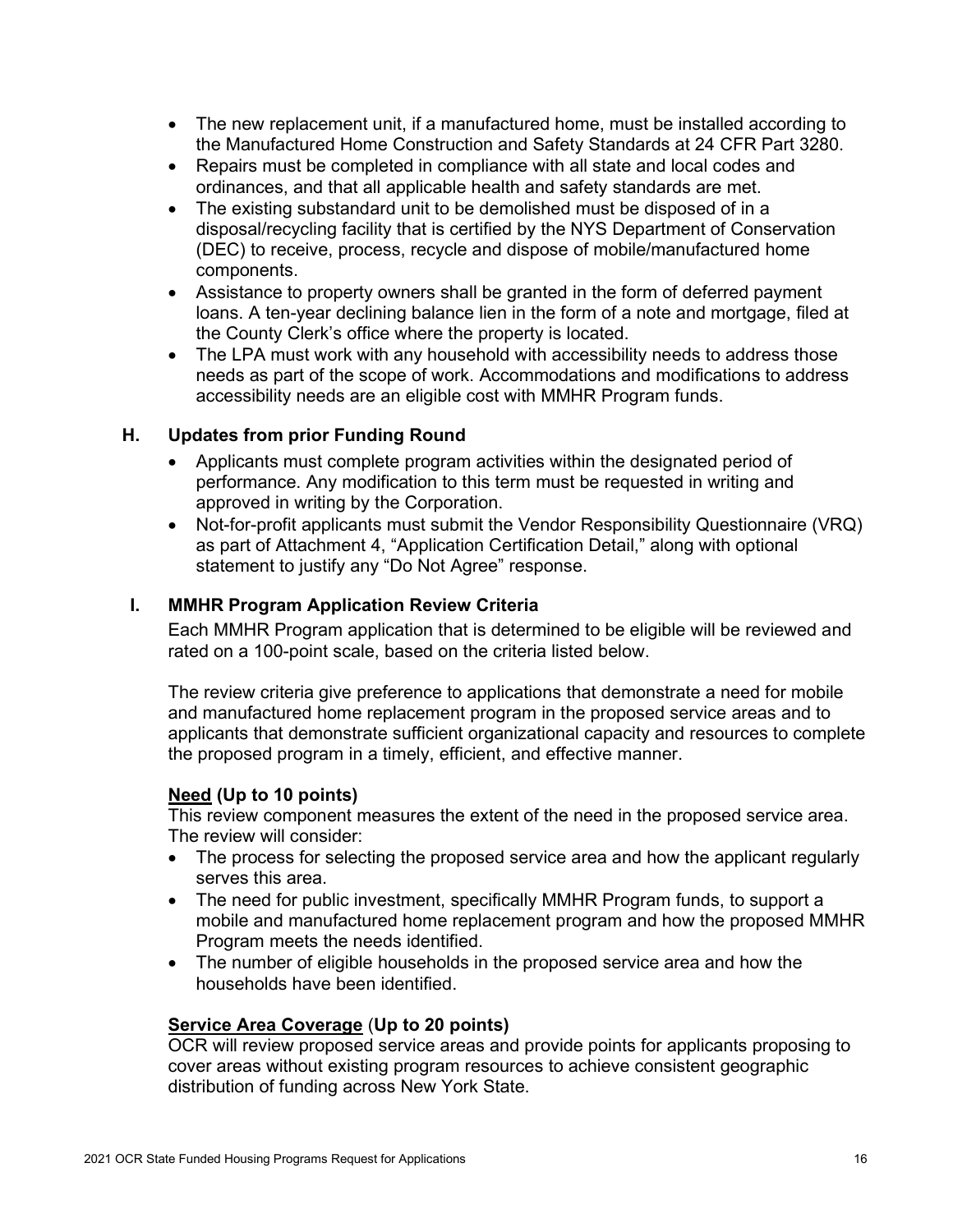#### Timeliness (up to 10 points)

This review will consider systems in place for timely completion of the grant.

#### Relocation (up to 10 points)

Proposals that discuss clear, feasible planning for temporary relocation and storage will receive the most points.

#### Implementation Capacity and Readiness (Up to 50 points)

#### • Program Experience

Applicants that have successfully completed an MMHR Program, or other similarly sized home repair program, may receive consideration for program experience.

#### • Program Design and Organizational Capacity

Proposals that demonstrate a clear understanding of MMHR Program requirements and present the necessary organizational structures to implement the program without delay will receive points for implementation capacity. This review includes program design, plans for staffing, procurement, fiscal procedures, conflict of interest policies and compliance monitoring plans.

### Financing Plan

Measures the quality and completeness of the proposed project budget, plans for financing and status of funding commitments, specifically:

- Clarity of project budget including eligible use of funds and substantiated request amount.
- Status of funding commitments for other project costs and construction financing.
- Extent to which the program resources will leverage additional sources.
- Plan for use of funds for soft costs and administrative expenses.

# Program Penalty Deductions (Up to -20 points)

Points may be deducted for applications from applicants with substantially incomplete OCR contracts, significant uncommitted resources or documented grant administration issues including, but not limited to, multiple amendments to grant agreement, fiscal concerns, or participant complaints.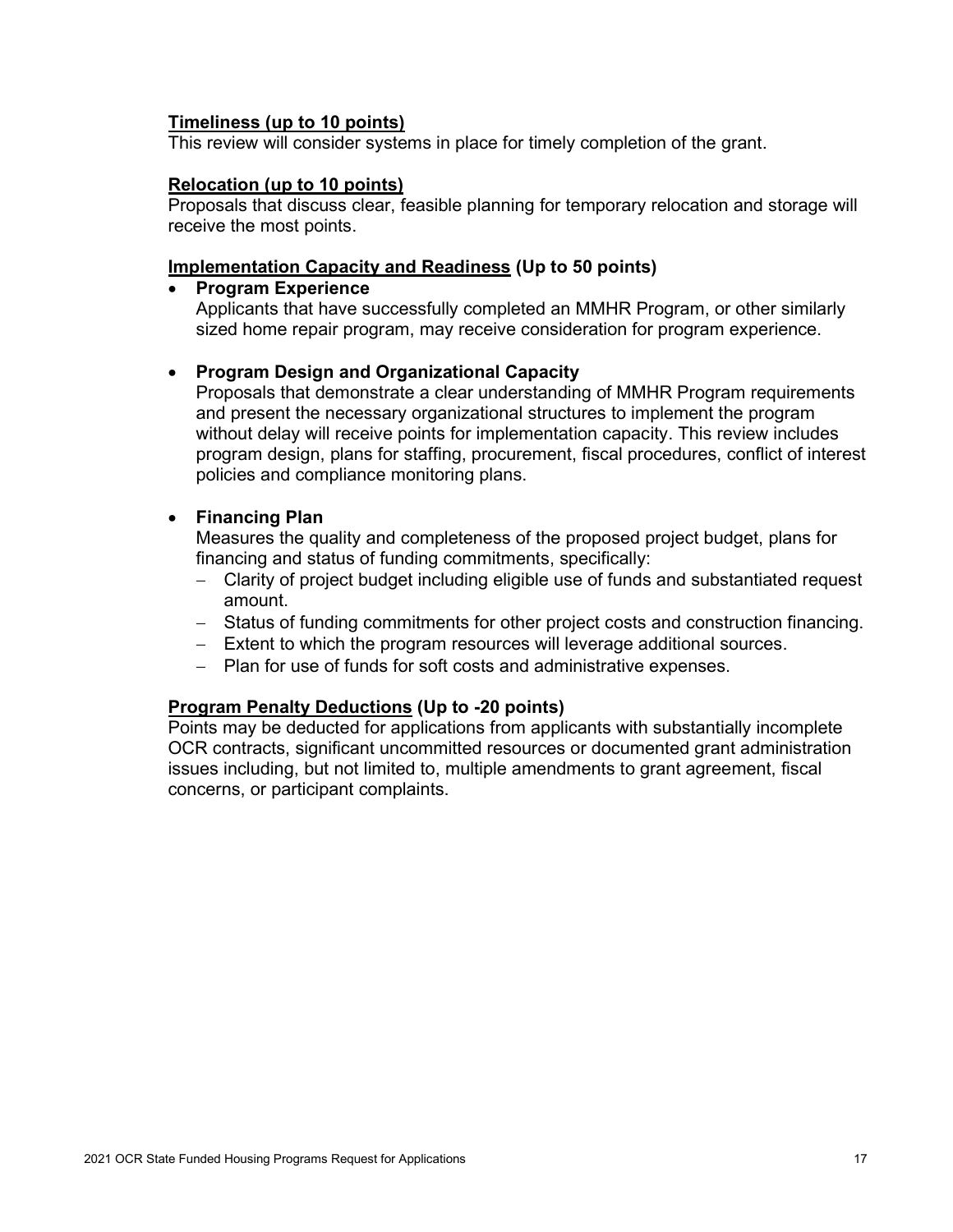#### VIII. RESTORE PROGRAM

### A. Program Description

The Residential Emergency Services to Offer (Home) Repairs to the Elderly (RESTORE) program provides financial resources to assist senior citizen homeowners age sixty and over, with the cost of addressing emergencies and code violations that pose a threat to their health and safety or affect the livability of their home. Assistance for the cost of these critical repairs will enable seniors to continue to live independently in their homes.

### B. Eligible Applicants

Eligible applicants for the RESTORE programs are units of local government and notfor-profit corporations that have been providing relevant service to the community for at least one year prior to application.

### C. Funding Limits

- The minimum request amount is \$75,000. The maximum request amount is \$150,000.
- A maximum of \$10,000 per building is allowable. This cap is inclusive of hard costs for accessibility modifications, soft costs and project delivery fees.
- Applicants may budget up to 7.5 percent of the request amount for eligible administrative costs.
- Applicants may budget up to 5 percent of project costs for eligible soft costs and project delivery costs.

# D. Participant Eligibility

- An eligible participant must meet the following criteria:
	- 1. Owns and occupies the residential unit receiving assistance as a primary residence.
	- 2. Must be sixty years of age or older.
	- 3. Household income not to exceed one hundred percent (100%) of the area median income.

#### E. Eligible Activities

Grant funds may be used to assist homeowners with the completion emergency repairs, or code violations. An eligible emergency repair eliminates a hazardous condition or deficiency that poses an immediate threat to the life, health or safety or the elderly homeowner. Review the RESTORE Program Manual for more information related to eligible activities: https://hcr.ny.gov/restore-program#program-manual.

# F. Grant Agreement Term

The grant agreement term shall not exceed twelve (12) months.

#### G. Other Program Requirements

- Mandated emergency response time frames must be followed and documented.
	- $-$  From the date of the emergency referral, the eligible applicant has up to five (5) business days to respond and inspect the eligible property.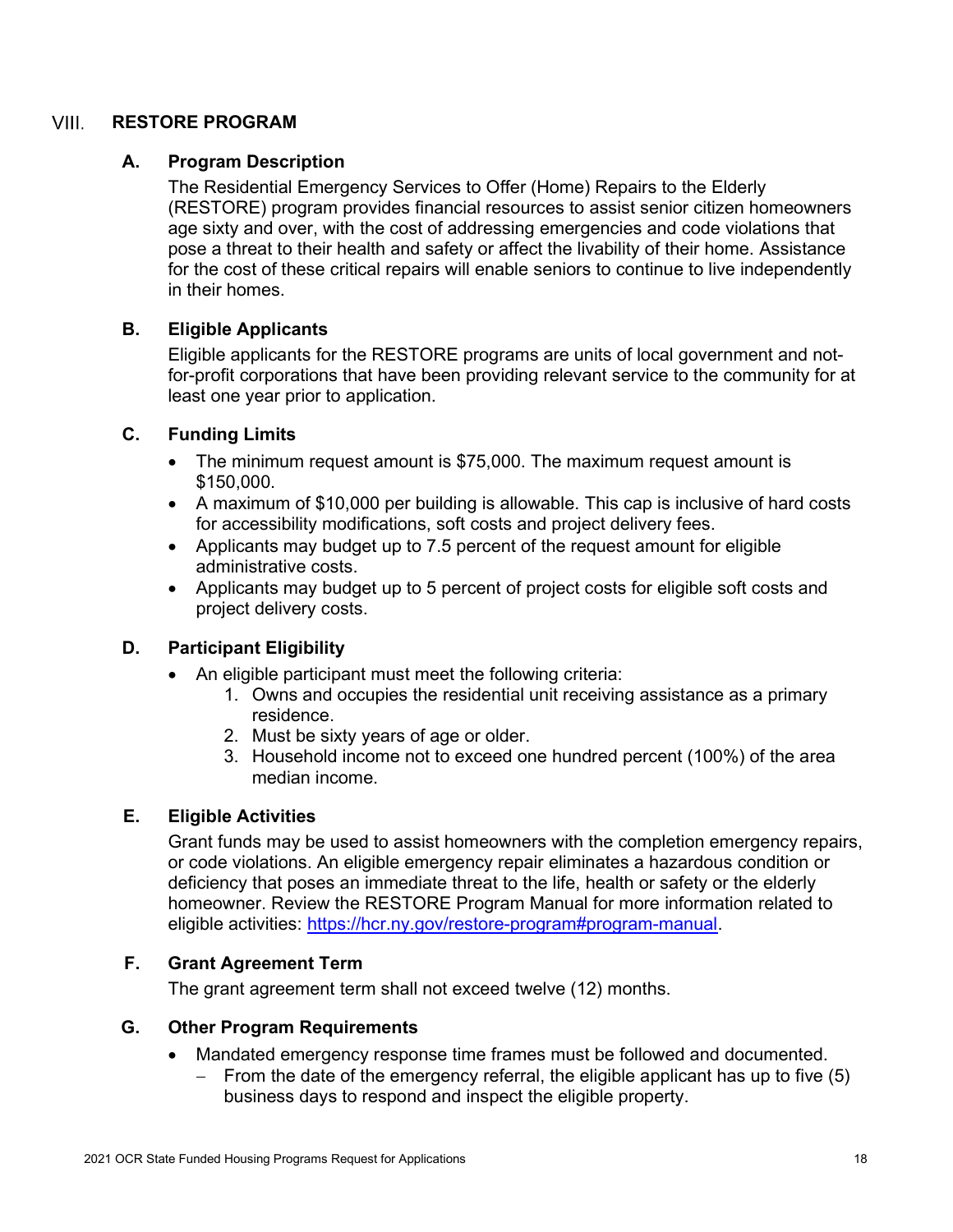- From the date of the inspection and assessment of emergency repair need, the eligible applicant must start the repairs within fourteen (14) business days.
- All repairs must be completed within sixty (60) business days of the start of the repairs.
- Applicants must demonstrate how needs beyond the scope of emergency repair will be addressed, potentially through referral or service agreements.
- Repairs must be completed in compliance with all state and local codes and ordinances, and all applicable health and safety standards must be met.
- Assisted property owners must execute a Property Maintenance Declaration and commit to a three-year maintenance term for each property receiving RESTORE Program assistance. The Declaration must be filed with the County within which the unit is located to secure the investment of RESTORE Program funds and to ensure that the local program administrator (awardee) and HTFC are notified in the event of transfer of the property.
- Participating local program administrators must monitor compliance of assisted properties during the three-year regulatory period.

# H. Updates from prior Funding Round

- Applicants must complete program activities within the designated period of performance. Any modification to this term must be requested in writing and approved in writing by the Corporation.
- Not-for-profit applicants must submit the Vendor Responsibility Questionnaire (VRQ) as part of Attachment 4, "Application Certification Detail," along with optional statement to justify any "Do Not Agree" response.

# I. RESTORE Program Application Review Criteria

Each RESTORE Program application that is determined to be eligible will be reviewed and rated on a 100-point scale, based on the criteria listed below.

The review criteria give preference to applications that demonstrate a need for an emergency repair program in the proposed service areas and to applicants that demonstrate sufficient organizational capacity and resources to complete the proposed program in a timely, efficient, and effective manner.

# Need (Up to 10 points)

This review component measures the extent of the need in the proposed service area. The review will consider:

- The process for selecting the proposed service area and how the applicant regularly serves this area.
- The need for public investment, specifically RESTORE Program funds, to support an emergency repair program and how the proposed RESTORE Program meets the needs identified.
- The number of eligible households in the proposed service area and how the households have been identified.

# Service Area Coverage (Up to 20 points)

OCR will review proposed service areas and provide points for applicants proposing to cover areas without existing program resources to achieve consistent geographic